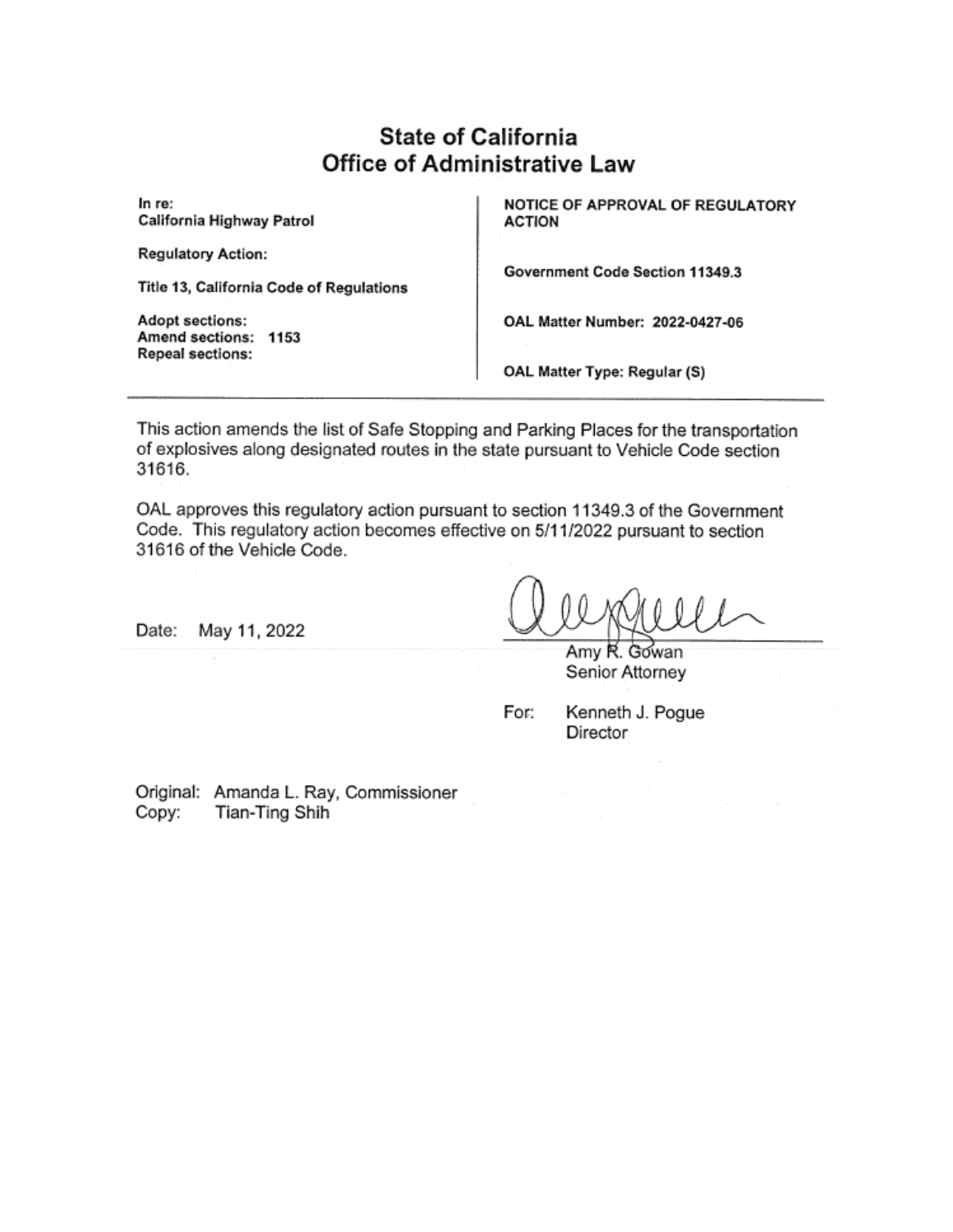## **DEPARTMENT OF CALIFORNIA HIGHWAY PATROL**

### **ADOPTED TEXT**

#### AMEND TITLE 13, CALIFORNIA CODE OF REGULATIONS, DIVISION 2, CHAPTER 6, ARTICLE 1, SECTION 1153

# **Explosives Stops (CHP-R-2022-06202)**

(NOTICE FILE NUMBER: Z-2022-0216-01)

### **TITLE 13, CALIFORNIA CODE OF REGULATIONS, DIVISION 2, CHAPTER 6 ARTICLE 1, SECTION 1153, IS AMENDED TO READ:**

### **§ 1153. Safe Stopping and Parking Places.**

(a) General: Only vehicles authorized by the owners or managers of safe stopping places or safe parking places shall be permitted access to such locations. Except for the State of California commercial vehicle enforcement facilities, inspection facilities, or platform scales, use of safe stopping places or safe parking places may be subject to safety requirements and restrictions imposed by local fire officials.

(b) Locations: Except for being directed by any member of the California Highway Patrol, other peace officers, or official transportation authorities, the required inspection stops, inspection stops, safe stopping places, and safe parking places along explosives routes are designated in the following list.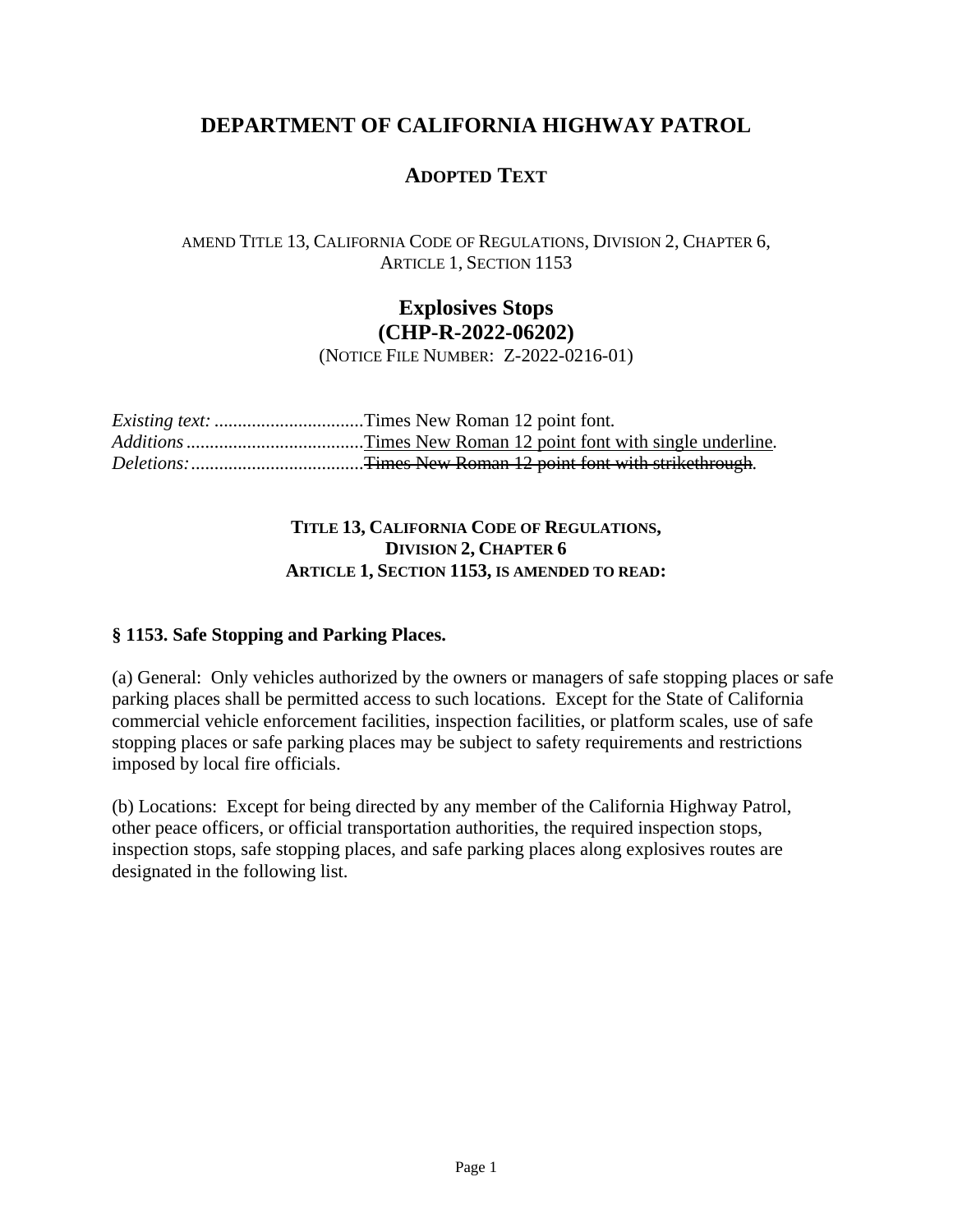| <b>MAP</b> | <b>SECTION</b> | <b>ALONG</b><br><b>HIGHWAY</b> | <b>DIRECTION</b>                | <b>TYPE</b>                    | <b>NAME</b>                                                                                     | <b>ADDRESS</b>             | <b>CITY (OR</b><br>NEAR) | ZIP<br>CODE | <b>ACCESS</b>                                                                                                                                                                          | <b>SERVICES</b>               | <b>HOURS</b>                                              | <b>PHONE</b>   | <b>NOTE</b>                                                                                               |
|------------|----------------|--------------------------------|---------------------------------|--------------------------------|-------------------------------------------------------------------------------------------------|----------------------------|--------------------------|-------------|----------------------------------------------------------------------------------------------------------------------------------------------------------------------------------------|-------------------------------|-----------------------------------------------------------|----------------|-----------------------------------------------------------------------------------------------------------|
| 1          | 1151.1.        | US<br>Highway<br>101           | southbound                      | Required<br>Inspection<br>Stop | <b>Brake check</b><br>area                                                                      |                            | Crescent City            |             | 9.7 miles south of<br>Crescent City. West<br>shoulder,<br>immediately to the<br>north of the following<br>signs: "6% Grade 2<br>Miles" and "Truck<br>Speed Limit 30."                  |                               |                                                           |                |                                                                                                           |
| 1          | 1151.1.        | US<br>Highway<br>101           | southbound                      | Required<br>Inspection<br>Stop | State of<br>California pit<br>scale                                                             |                            | Eureka                   |             | 52.2 miles south of<br>Eureka at marker<br>HUM-101-23.1.                                                                                                                               |                               |                                                           |                |                                                                                                           |
|            | 1151.1.        | US<br>Highway<br>101           | northbound                      | Required<br>Inspection<br>Stop | State of<br>California pit<br>scale                                                             |                            | Garberville              |             | 8.3 miles north of<br>Garberville at marker<br>HUM-101-19.4.                                                                                                                           |                               |                                                           |                |                                                                                                           |
| 1          | 1151.1.        | US<br>Highway<br>101           | northbound                      | Required<br>Inspection<br>Stop | <b>Brake check</b><br>area                                                                      |                            | Orick                    |             | 20.5 miles south of<br>Del Norte-Humboldt<br>County Line at<br>Marker HUM-101-<br>130.46. East<br>shoulder. Marked by<br>flashing lights and<br>sign: "Brake Check<br>Area."           |                               |                                                           |                |                                                                                                           |
|            | 1151.1.        | US<br>Highway<br>101           | southbound                      | Inspection<br>Stop             | State of<br>California<br>ittle River<br><b>Platform Scale</b>                                  |                            | ittle River              |             | At Marker 101-HUM-<br>97.25.                                                                                                                                                           |                               |                                                           |                | Safe Parking<br>Place *                                                                                   |
| 1          | 1151.1.        | US<br>Highway<br>199           | northbound<br>and<br>southbound | Required<br>Inspection<br>Stop | State of<br>California<br>Collier Tunnel<br>Rest Area                                           |                            | dlewild                  |             | At south end of<br>Randolph Collier<br>Tunnel. Park on wide Restrooms,<br>shoulder, west of rest water, picnic<br>area turnoff. 3 miles tables.<br>south of Oregon<br>State Line.      |                               |                                                           |                |                                                                                                           |
|            | 1151.1.        | State<br>Highway<br>96         |                                 | Inspection<br>Stop             | Steelhead                                                                                       |                            | Yreka                    |             | Milepost 71.31 at<br>convergence of Scott<br><b>River and Scott River</b><br>Road. Known locally<br>as "Steelhead," but<br>no sign posted as<br>such. About 30 miles<br>west of Yreka. | <b>No services.</b>           |                                                           |                |                                                                                                           |
|            | 1151.1.        | State<br>Highway<br>299        |                                 | Inspection<br>Stop             | Oregon<br>Mountain<br>Summit                                                                    |                            | Weaverville              |             | West of Weaverville<br>at Milepost TRI-299-<br>48.47.                                                                                                                                  |                               |                                                           |                |                                                                                                           |
|            | 1151.1.        | State<br>Highway<br>299        | westbound                       | Inspection<br>Stop             | State of<br>California<br>platform scale                                                        |                            | <b>Willow Creek</b>      |             | 31.5 miles west of<br>Willow Creek.                                                                                                                                                    |                               |                                                           |                | Safe Parking<br>Place *                                                                                   |
| 2          | 1151.2.        | Interstate<br>Highway 5        | northbound<br>and<br>southbound | Required<br>Inspection<br>Stop | State of<br>California<br>Cottonwood<br>Commercial<br>Vehicle<br>Enforcement<br>Facility        |                            | Cottonwood               |             | 2.5 miles south of<br>Cottonwood.                                                                                                                                                      | No services.                  |                                                           |                | Scales closed<br>when signs<br>display<br>"Scales<br>Closed, Do<br>Not Enter."<br>Safe Parking<br>Place * |
| 2          | 1151.2.        | Interstate<br>Highway 5        | southbound                      | Inspection<br>Stop             | State of<br>California<br>Dunsmuir<br>Grade<br>Commercial<br>Vehicle<br>Enforcement<br>Facility |                            | Dunsmuir                 |             |                                                                                                                                                                                        |                               |                                                           |                | Safe Parking<br>Place *                                                                                   |
| 2          | 1151.2.        | Interstate<br>Highway 5        |                                 | Safe<br>Stopping<br>Place      | Pollard Flat<br><b>USA</b>                                                                      | 24235 Eagles<br>Roost Road | akehead                  |             | 96051 33 miles north of<br>Redding.                                                                                                                                                    | Food.<br>qasoline,<br>diesel. | 0600-2200<br>Monday-<br>Saturday,<br>closed on<br>Sunday. | (530) 238-2534 |                                                                                                           |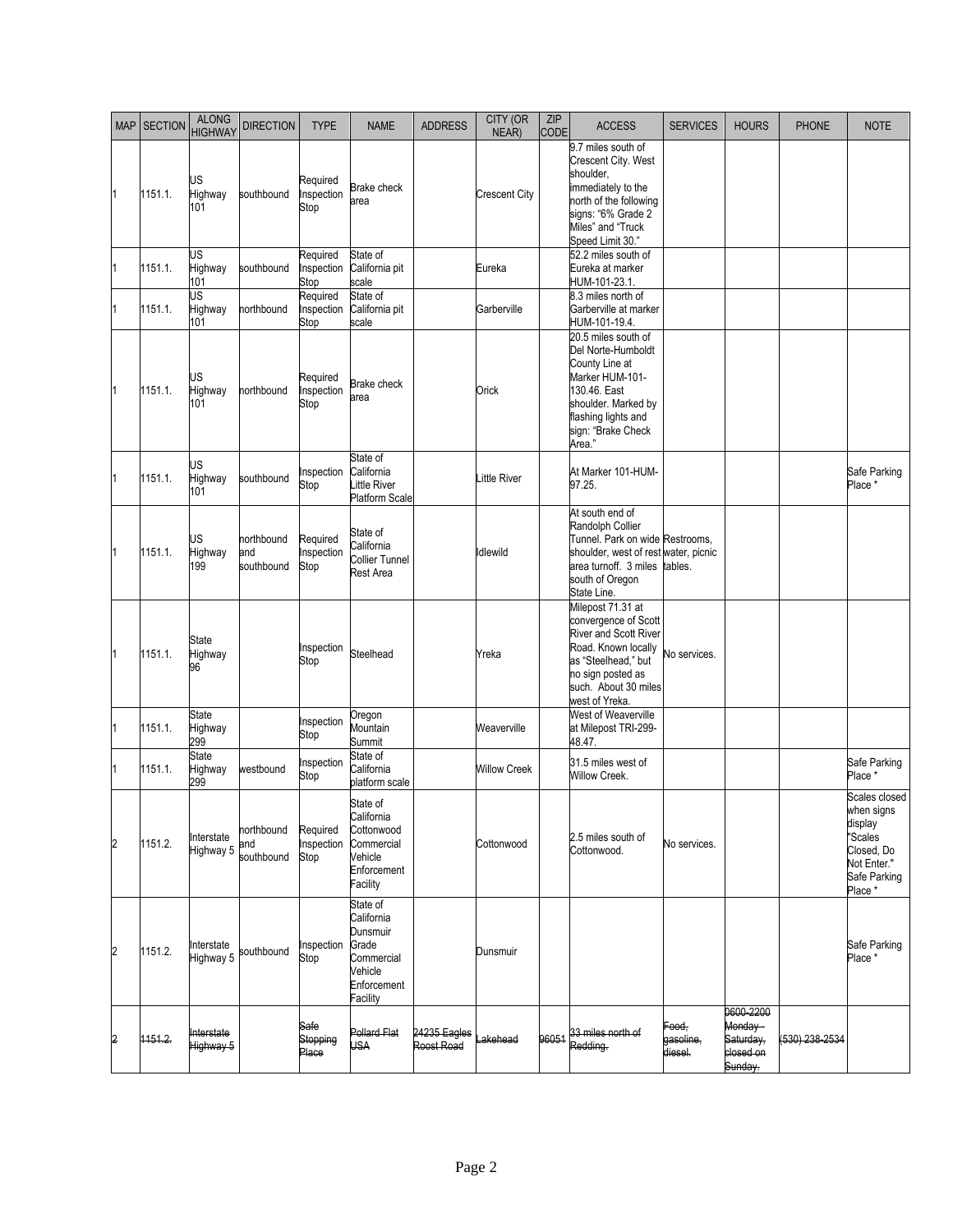| <b>MAP</b> | <b>SECTION</b> | <b>ALONG</b><br><b>HIGHWAY</b> | <b>DIRECTION</b> | <b>TYPE</b>                    | <b>NAME</b>                                                                            | <b>ADDRESS</b>             | <b>CITY (OR</b><br>NEAR) | ZIP<br>CODE | <b>ACCESS</b>                                                                                                                                                                  | <b>SERVICES</b>                                                                                                                 | <b>HOURS</b>                                                                       | <b>PHONE</b>   | <b>NOTE</b>             |
|------------|----------------|--------------------------------|------------------|--------------------------------|----------------------------------------------------------------------------------------|----------------------------|--------------------------|-------------|--------------------------------------------------------------------------------------------------------------------------------------------------------------------------------|---------------------------------------------------------------------------------------------------------------------------------|------------------------------------------------------------------------------------|----------------|-------------------------|
| 2          | 1151.2.        | State<br>Highway<br>299        | eastbound        | Inspection<br>Stop             | State of<br>California<br>Whiskeytown<br><b>Platform Scale</b>                         |                            | Shasta                   |             | 6 miles west of<br>Shasta.                                                                                                                                                     | No services.                                                                                                                    |                                                                                    |                | Safe Parking<br>Place * |
| 3          | 1151.3.        | US<br>Highway<br>395           |                  | Inspection<br>Stop             | State of<br>California pit<br>scale                                                    |                            | Janesville               |             | 4 miles south of<br>Janesville at Milepost<br>50.                                                                                                                              |                                                                                                                                 |                                                                                    |                |                         |
| 3          | 1151.3.        | <b>State</b><br>Highway<br>36  | eastbound        | Inspection<br>Stop             | State of<br>California pit<br>scale                                                    |                            | Susanville               |             | 1.8 miles west of<br>Susanville at Milepost<br>22.                                                                                                                             |                                                                                                                                 |                                                                                    |                |                         |
| 3          | 1151.3.        | <b>State</b><br>Highway<br>139 |                  | Inspection<br>Stop             | State of<br>California pit<br>scale                                                    |                            |                          |             | 0.1 mile north of SR-<br>299.                                                                                                                                                  |                                                                                                                                 |                                                                                    |                |                         |
| 3          | 1151.3.        | <b>State</b><br>Highway<br>139 |                  | Inspection<br>Stop             | Rest area                                                                              |                            | Susanville               |             | 25 miles north of<br>Susanville at parking<br>area east of Eagle<br>.ake.                                                                                                      |                                                                                                                                 |                                                                                    |                |                         |
| 3          | 1151.3.        | <b>State</b><br>Highway<br>299 |                  | Inspection<br>Stop             | State of<br>California<br>ump scale                                                    |                            | Alturas                  |             | 2 miles west of<br>Alturas.                                                                                                                                                    |                                                                                                                                 |                                                                                    |                |                         |
| 4          | 1151.4.        | US<br>Highway<br>101           | southbound       | Required<br>Inspection<br>Stop | <b>Brake check</b><br>area                                                             |                            | Cummings                 |             | 6.5 miles south of<br>Cummings at Marker<br>MEN-101-77.7; 0.8<br>mile south of Spy<br>Rock County Road.<br>Stop either side of<br>summit.                                      |                                                                                                                                 |                                                                                    |                |                         |
| 4          | 1151.4.        | US<br>Highway<br>101           | northbound       | Required<br>Inspection<br>Stop | Brake check<br>area                                                                    |                            | Laytonville              |             | 4.2 miles south of<br>Laytonville at Marker<br>MEN-101-64.8, top of<br>grade at north end of No facilities.<br>four lane roadway.<br>Stop on wide dirt and<br>gravel shoulder. |                                                                                                                                 |                                                                                    |                |                         |
| 4          | 1151.4.        | US<br>Highway<br>101           | southbound       | Inspection<br>Stop             | State of<br>California<br>Willits<br><b>Platform Scale</b>                             |                            | Willits                  |             | US-101 Ridgewood<br>Summit, 4 miles<br>south of Willits.                                                                                                                       |                                                                                                                                 |                                                                                    |                | Safe Parking<br>Place * |
| 4          | 1151.4.        | US<br>Highway<br>101           |                  | Safe<br>Stopping<br>Place      | Gravier's<br>Chevron<br>Service                                                        | 44801 North<br>Highway 101 | .aytonville              |             | Park on east side of<br>95454 highway, behind the<br>gas station.                                                                                                              | Gasoline,<br>diesel, food<br>mart, deli.                                                                                        | 0530-2200<br>Monday-<br>Friday,<br>0600-1000<br>Saturday-<br>Sunday.               | (707) 984-1063 |                         |
| 4          | 1151.4.        | US<br>Highway<br>101           |                  | Safe<br>Stopping<br>Place      | Jensen's<br><b>Travel Center Lovers Lane</b>                                           | 1460 North                 | Ukiah                    |             | ocated at junction of<br>95482 US-101 and North<br>State Street.                                                                                                               | Gasoline,<br>propane,<br>diesel, diesel<br>exhaust fluid<br>(DEF), red<br>diesel, major<br>repairs, car<br>wash,<br>restaurant. | 24 hours.                                                                          | (707) 467-9999 |                         |
| 5          | 1151.5.        | Interstate<br>Highway 5        |                  | Safe<br>Stopping<br>Place      | <b>Pilot Travel</b><br>Center                                                          | 30035 County<br>Road 8     | Dunnigan                 |             | 95937 -5 and County Road                                                                                                                                                       | Food,<br>gasoline,<br>diesel, DEF,<br>propane,<br>minor repairs,<br>scales, truck<br>stop<br>electrification.                   | 24 hours.                                                                          | (530) 724-3060 |                         |
| 5          | 1151.5.        | Interstate<br>Highway<br>80    |                  | Inspection<br>Stop             | State of<br>California<br>Cordelia<br>Commercial<br>Vehicle<br>Enforcement<br>Facility |                            | Fairfield                |             | 3 miles west of the<br>city of Fairfield.                                                                                                                                      | No services.                                                                                                                    | Scales<br>closed when<br>signs<br>display:<br>'Scales<br>Closed, Do<br>Not Enter." |                |                         |
| 5          | 1151.5.        | US<br>Highway<br>101           | southbound       | Inspection<br>Stop             | Cotati brake<br>check area                                                             |                            | Cotati                   |             | Truck parking area,<br>1.5 miles south of<br>Cotati.                                                                                                                           | No facilities.                                                                                                                  |                                                                                    |                |                         |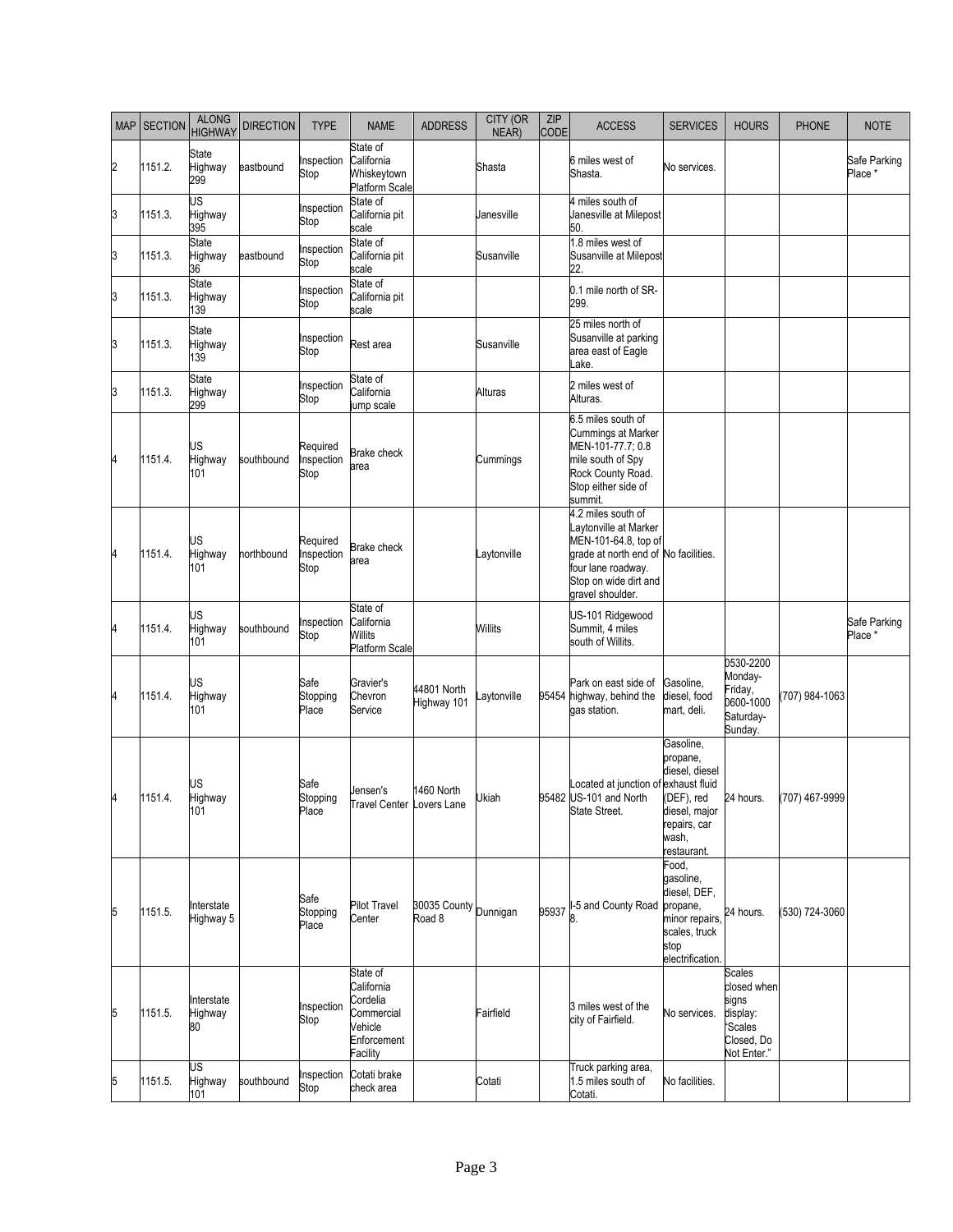| <b>MAP</b> | <b>SECTION</b> | <b>ALONG</b><br><b>HIGHWAY</b>  | <b>DIRECTION</b>              | <b>TYPE</b>                    | <b>NAME</b>                                                                               | <b>ADDRESS</b>                   | <b>CITY (OR</b><br>NEAR)        | ZIP<br>CODE | <b>ACCESS</b>                                                                                                                                  | <b>SERVICES</b>                                                                                                    | <b>HOURS</b>                                              | <b>PHONE</b>   | <b>NOTE</b>             |
|------------|----------------|---------------------------------|-------------------------------|--------------------------------|-------------------------------------------------------------------------------------------|----------------------------------|---------------------------------|-------------|------------------------------------------------------------------------------------------------------------------------------------------------|--------------------------------------------------------------------------------------------------------------------|-----------------------------------------------------------|----------------|-------------------------|
| 5          | 1151.5.        | US<br>Highway<br>101            | southbound                    | Inspection<br>Stop             | State of<br>California St.<br>Vincents<br><b>Platform Scale</b>                           |                                  | San Rafael                      |             | 3.9 miles south of<br>SR-37.                                                                                                                   |                                                                                                                    |                                                           |                | Safe Parking<br>Place * |
| 5          | 1151.5.        | US<br>Highway<br>101            | northbound                    | Inspection<br>Stop             | State of<br>California<br>Terra Linda<br>Platform Scale                                   |                                  | San Rafael                      |             | 2 miles north of San<br>Rafael.                                                                                                                |                                                                                                                    |                                                           |                | Safe Parking<br>Place * |
| 5A         | 1151.5.1.      | Interstate<br>Highway<br>80     | eastbound<br>and<br>westbound | Inspection<br>Stop             | State of<br>California<br>Antelope<br><b>Platform Scale</b>                               |                                  | Sacramento                      |             | 0.8 mile west of<br>Antelope Road.                                                                                                             |                                                                                                                    |                                                           |                | Safe Parking<br>Place * |
| 5A         | 1151.5.1.      | Interstate<br>Highway<br>80     |                               | Safe<br>Stopping<br>Place      | Sacramento<br>49er Travel<br>Plaza                                                        | 2828 EI<br>Centro Road           | Sacramento                      |             | Approximately 1 mile<br>from I-5 and I-80<br>95833 junction. Exit at West<br>El Camino Avenue to<br>El Centro Road.                            | Food, gas,<br>diesel,<br>repairs,<br>laundry<br>services,<br>motel, RV<br>dump,<br>propane,<br>truck/car-<br>wash. | 24 hours.                                                 | (916) 927-4774 |                         |
| 6          | 1151.6.        | Interstate<br>Highway<br>80     | westbound                     | Required<br>Inspection<br>Stop | <b>Blue Canyon</b><br>brake check<br>area                                                 |                                  | Nyack                           |             | 0.5 mile west of<br>Nyack.                                                                                                                     |                                                                                                                    |                                                           |                |                         |
| 6          | 1151.6.        | Interstate<br>Highway<br>80     |                               | Required<br>Inspection<br>Stop | State of<br>California<br>Donner<br>Summit Rest<br>Area                                   |                                  | Truckee                         |             |                                                                                                                                                |                                                                                                                    |                                                           |                |                         |
| 6          | 1151.6.        | Interstate<br>Highway<br>80     | westbound                     | Inspection<br>Stop             | State of<br>California<br>Donner Pass<br>Commercial<br>Vehicle<br>Enforcement<br>Facility |                                  | Truckee                         |             | -80 at Prosser Road                                                                                                                            | No services<br>available.                                                                                          |                                                           |                |                         |
| 6          | 1151.6.        | Interstate<br>Highway<br>80     |                               | Safe<br>Stopping<br>Place      | Cisco Grove<br>Chevron                                                                    | 90 Cisco<br>Road                 | Cisco Grove                     |             | Take Cisco Road exit<br>from I-80. Located<br>eight miles east of<br>95728 Emigrant Gap<br>between Donner<br>Pass Rest Area and<br>Nyack exit. | Gasoline,<br>diesel,<br>service<br>trucks,<br>parking.                                                             | 24 hours.                                                 | (530) 426-0328 |                         |
| 6          | 1151.6.        | Interstate<br>Highway<br>80     |                               | Safe<br>Stopping<br>Place      | NYACK,<br>LLC/Nyack<br>Shell                                                              | 41965 Nyack<br>Road              |                                 |             | <b>Take Nyack Road</b><br>Emigrant Gap 95715 exit (Exit 156) from I-<br>80.                                                                    | Gasoline,<br>diesel, food.                                                                                         | 24 hours.                                                 | (530) 389-8212 |                         |
| 6          | 1151.6.        | JS<br>Highway<br>$50^{\degree}$ |                               | Required<br>Stop               | Inspection Echo Summit                                                                    |                                  | South Lake<br><sup>-</sup> ahoe |             | Posted brake check<br>area. About 10 miles<br>south of South Lake<br>Tahoe.                                                                    |                                                                                                                    |                                                           |                |                         |
| 6          | 1151.6.        | State<br>Highway<br>12          |                               | Safe<br>Stopping<br>Place      | El Torero<br>Mexican Grill<br>& Cantina                                                   | 2869 Highway Burson<br>12        |                                 | 95225       | ocated 3 miles west<br>of Valley Springs.                                                                                                      | Food.                                                                                                              | 1100-2100.                                                | (209) 772-8995 |                         |
| 6          | 1151.6.        | State<br>Highway<br>16          |                               | Safe<br>Parking<br>Place       | Alpha Dyno-<br>Nobel                                                                      | 2901 Highway Plymouth<br>16      |                                 |             | North of Highway 16,<br>95669 at Forest Home<br>Road.                                                                                          |                                                                                                                    | Variable.                                                 | (209) 245-6977 |                         |
| 6          | 1151.6.        | State<br>Highway<br>49          |                               | Safe<br>Stopping<br>Place      | Hunt & Sons                                                                               | 746 Poole<br><b>Station Road</b> | San Andreas                     |             | ocated 0.2 mile<br>95249 south of SR-49 on<br>Poole Station Road.                                                                              | Gasoline,<br>diesel, tire<br>sales and<br>repairs.                                                                 | 0800-1700<br>Monday-<br>Friday,<br>0800-1300<br>Saturday. | (209) 754-3550 |                         |
| 6          | 1151.6.        | State<br>Highway<br>70          |                               | Inspection<br>Stop             | State of<br>California<br>Keddie<br><b>Platform Scale</b>                                 |                                  | Keddie                          |             | 4 miles west of<br>Keddie at junction of<br>SR-70 and SR-89.                                                                                   | <b>No services</b><br>available.                                                                                   |                                                           |                | Safe Parking<br>Place * |
| 6          | 1151.6.        | State<br>Highway<br>89          |                               | Required<br>Inspection<br>Stop | Summit of<br><b>Monitor Pass</b>                                                          |                                  | Topaz                           |             | About 10 miles<br>northwest of Topaz.                                                                                                          |                                                                                                                    |                                                           |                |                         |
| 6          | 1151.6.        | State<br>Highway<br>89          |                               | Required<br>Inspection<br>Stop | uther Pass<br>chain control<br>area                                                       |                                  | Woodfords                       |             | 9 miles west of<br>Woodfords.                                                                                                                  |                                                                                                                    |                                                           |                |                         |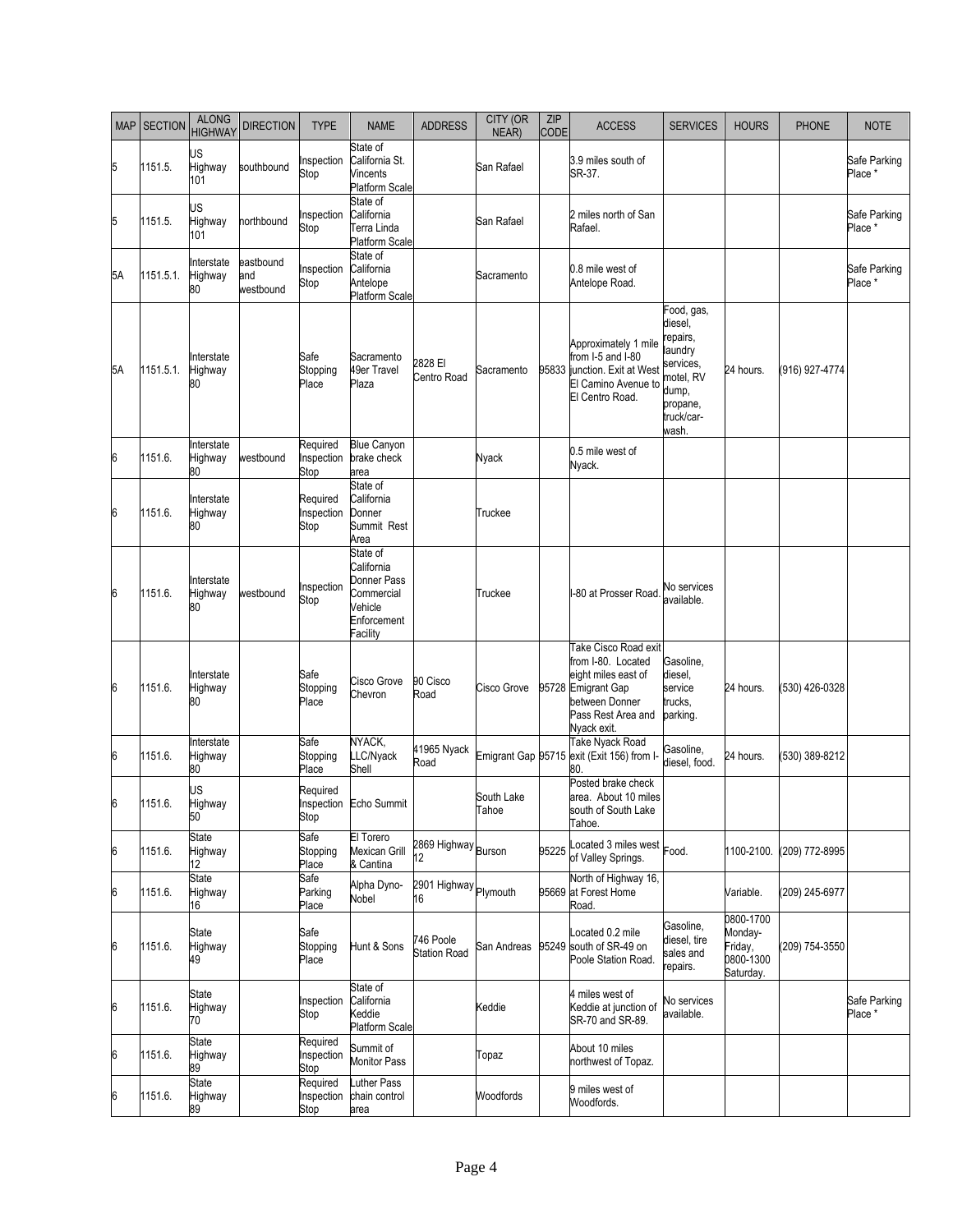| <b>MAP</b> | <b>SECTION</b> | <b>ALONG</b><br><b>HIGHWAY</b> | <b>DIRECTION</b>                | <b>TYPE</b>                    | <b>NAME</b>                                                                                        | <b>ADDRESS</b>              | <b>CITY (OR</b><br>NEAR) | ZIP<br>CODE | <b>ACCESS</b>                                                               | <b>SERVICES</b>           | <b>HOURS</b>                                                                                                                                                                     | PHONE          | <b>NOTE</b>                                                                    |
|------------|----------------|--------------------------------|---------------------------------|--------------------------------|----------------------------------------------------------------------------------------------------|-----------------------------|--------------------------|-------------|-----------------------------------------------------------------------------|---------------------------|----------------------------------------------------------------------------------------------------------------------------------------------------------------------------------|----------------|--------------------------------------------------------------------------------|
| 6          | 1151.6.        | State<br>Highway<br>89         |                                 | Inspection<br>Stop             | Rest area                                                                                          |                             | <b>Hope Valley</b>       |             | At junction of SR-88<br>and SR-89.                                          |                           |                                                                                                                                                                                  |                |                                                                                |
| 7          | 1151.7.        | US<br>Highway<br>50            |                                 | Required<br>Inspection<br>Stop | <b>Echo Summit</b>                                                                                 |                             | South Lake<br>Tahoe      |             | Posted brake check<br>area. About 10 miles<br>south of South Lake<br>Tahoe. |                           |                                                                                                                                                                                  |                |                                                                                |
| 17         | 1151.7.        | US<br>Highway<br>395           | southbound                      | Required<br>Inspection<br>Stop | Conway<br>Summit                                                                                   |                             | Bridgeport               |             | 13 miles south of<br>Bridgeport.                                            |                           |                                                                                                                                                                                  |                |                                                                                |
|            | 1151.7.        | US<br>Highway<br>395           | northbound                      | Inspection<br>Stop             | Conway<br>Summit                                                                                   |                             | ee Vining                |             | 12 miles north of Lee<br>Vining.                                            |                           |                                                                                                                                                                                  |                |                                                                                |
| 7          | 1151.7.        | US<br>Highway<br>395           |                                 | Safe<br>Stopping<br>Place      | The Mountain<br>View<br>Barbeque                                                                   | 106834 US<br>395            | Coleville                | 96107       |                                                                             | Food.                     | 1200-2000<br>Wednesday<br>Saturday,<br>1200-1900<br>Sunday.<br>Winter<br>hours 1600-<br>2000<br>Thursday -<br>Sunday.<br>Closed from<br>mid-<br>November<br>to February<br>14th. | (530) 495-2107 |                                                                                |
| 7          | 1151.7.        | State<br>Highway<br>89         |                                 | Required<br>Inspection<br>Stop | Summit of<br><b>Monitor Pass</b>                                                                   |                             | Topaz                    |             | About 10 miles<br>northwest of Topaz.                                       |                           |                                                                                                                                                                                  |                |                                                                                |
| 17         | 1151.7.        | State<br>Highway<br>89         |                                 | Inspection<br>Stop             | Rest area                                                                                          |                             | Hope Valley              |             | At junction of SR-88<br>and SR-89.                                          |                           |                                                                                                                                                                                  |                |                                                                                |
| 8          | 1151.8.        | Interstate<br>Highway<br>580   | eastbound<br>and<br>westbound   | Inspection<br>Stop             | State of<br>California<br>_ivermore<br><b>Platform Scale</b>                                       |                             | _ivermore                |             |                                                                             | No services<br>available. |                                                                                                                                                                                  |                |                                                                                |
| 8          | 1151.8.        | Interstate<br>Highway<br>680   | northbound                      | Inspection<br>Stop             | State of<br>California<br><b>Mission Grade</b><br>Commercial<br>Vehicle<br>Enforcement<br>Facility |                             | Sunol                    |             | South of Sunol.                                                             |                           |                                                                                                                                                                                  |                |                                                                                |
| 8          | 1151.8.        | Interstate<br>Highway<br>880   | northbound                      | Inspection<br>Stop             | State of<br>California<br>Nimitz<br>Commercial<br>Vehicle<br>Enforcement<br>Facility               |                             |                          |             | 0.5 mile south of Auto<br>Mall Parkway.                                     |                           |                                                                                                                                                                                  |                | Safe Parking<br>Place *                                                        |
| 8          | 1151.8.        | Interstate<br>Highway<br>880   | southbound                      | Inspection<br>Stop             | State of<br>California<br>Nimitz<br><b>Platform Scale</b>                                          |                             |                          |             | 0.5 mile south of Auto<br>Mall Parkway.                                     |                           |                                                                                                                                                                                  |                | Safe Parking<br>Place *                                                        |
| 8          | 1151.8.        | US<br>Highway<br>101           | southbound<br>and<br>northbound | Required<br>Inspection<br>Stop | State of<br>California<br>Gilroy<br>Commercial<br>Vehicle<br>Enforcement<br>Facility               |                             | Gilroy                   |             | 0.5 mile south of San<br>Martin Ave.                                        |                           |                                                                                                                                                                                  |                |                                                                                |
| 8          | 1151.8.        | State<br>Highway<br>17         | southbound                      | Safe<br>Stopping<br>Place      | Summit<br>House<br>Restaurant                                                                      | 23123 Santa<br>Cruz Highway | os Gatos                 | 95033       | Located one mile<br>south of Santa Clara-<br>Santa Cruz County<br>_ines.    | ood.-                     | 1000-2000<br>Wednesday<br>Thursday,<br>1100-2000<br>Friday -<br>Sunday.                                                                                                          | (408) 353-2700 | Make sure<br>that trucks<br>use chock<br>blocks when<br>parked in the<br>area. |
| 8D         | 1151.8.4.      | Interstate<br>Highway 5        | northbound<br>and<br>southbound | Inspection<br>Stop             | Rest area                                                                                          |                             |                          |             | 0.5 mile south of San<br>Joaquin-Stanislaus<br>County Line.                 |                           |                                                                                                                                                                                  |                |                                                                                |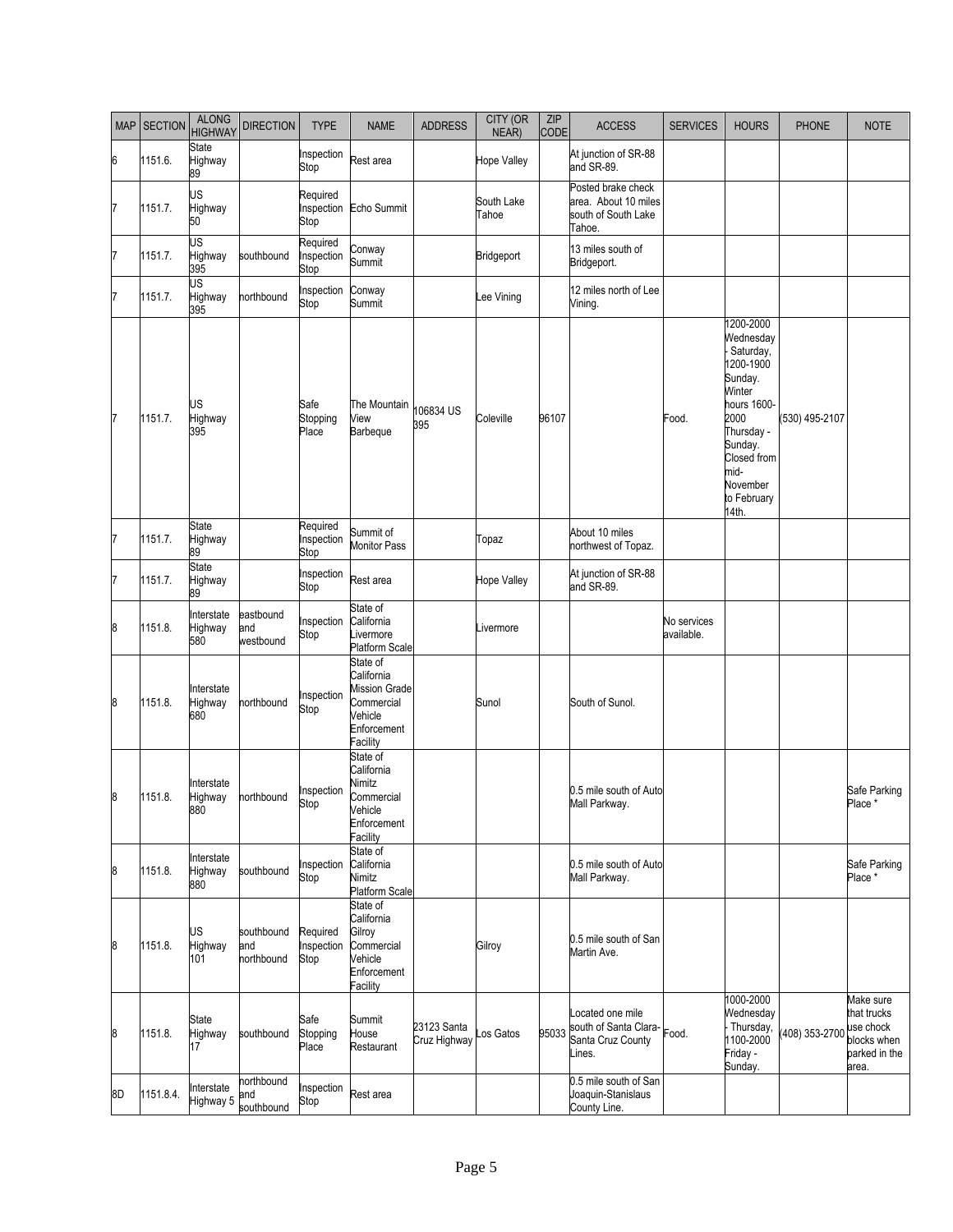| <b>MAP</b> | <b>SECTION</b> | <b>ALONG</b><br><b>HIGHWAY</b>                     | <b>DIRECTION</b>                | <b>TYPE</b>                    | <b>NAME</b>                                                                                       | <b>ADDRESS</b>                       | <b>CITY (OR</b><br>NEAR) | ZIP<br><b>CODE</b> | <b>ACCESS</b>                                                                             | <b>SERVICES</b>                                                                 | <b>HOURS</b> | <b>PHONE</b>                                                      | <b>NOTE</b>                        |
|------------|----------------|----------------------------------------------------|---------------------------------|--------------------------------|---------------------------------------------------------------------------------------------------|--------------------------------------|--------------------------|--------------------|-------------------------------------------------------------------------------------------|---------------------------------------------------------------------------------|--------------|-------------------------------------------------------------------|------------------------------------|
| 8D         | 1151.8.4.      | Interstate<br>Highway 5                            |                                 | Safe<br>Stopping<br>Place      | Triangle Truck<br><b>Stop Westley</b>                                                             | 7051 S.<br>McCracken<br>Road         | Westley                  | 95387              | East of I-5 at Westley<br>exit.                                                           | Food,<br>gasoline,<br>diesel, tire<br>repair.                                   | 24 hours.    | (209) 894-3000                                                    |                                    |
| 8D         | 1151.8.4.      | State<br>Highway<br>99                             |                                 | Safe<br>Stopping<br>Place      | ove's Travel<br>Stop                                                                              | 1553 Colony<br>Road                  | Ripon                    | 95366              |                                                                                           | Gasoline,<br>diesel, food,<br>grocery.                                          | 24 hours.    | (209) 599-0740                                                    |                                    |
| 9          | 1151.9.        | Interstate<br>Highway 5                            | northbound<br>and<br>southbound | Inspection<br>Stop             | State of<br>California<br>John Erreca<br>Rest Area                                                |                                      |                          |                    | 0.5 mile north of<br>Nees Avenue.                                                         |                                                                                 |              |                                                                   |                                    |
| 9          | 1151.9.        | Interstate<br>Highway 5                            |                                 | Inspection<br>Stop             | State of<br>California<br>platform<br>scales                                                      | -5 north of<br><b>SR-33</b>          | Santa Nella              |                    | 2 miles north of SR-<br>33 interchange.                                                   | None.                                                                           |              | Northbound<br>(209) 854-<br>1678,<br>Southbound<br>(209) 854-2661 | Safe Parking<br>Place <sup>*</sup> |
| 9          | 1151.9.        | Interstate<br>Highway 5,<br>State<br>Highway<br>33 |                                 | Safe<br>Stopping<br>Place      | Rotten<br>Robbie's<br><b>Truck Stop</b>                                                           | 12860<br>Highway 33                  | Santa Nella              | 95322              | ocated at I-5 and<br>SR-33 junction.                                                      | Gasoline,<br>diesel, food at 24 hours.<br>mini-mart.                            |              | (209) 826-4418                                                    |                                    |
| 9          | 1151.9.        | Interstate<br>Highway 5,<br>State<br>Highway<br>33 |                                 | Safe<br>Stopping<br>Place      | Travel<br>Centers of<br>America (T/A) Highway 33<br>Truck Plaza                                   | 2310                                 | Santa Nella              |                    | ocated on SR-33<br>95322 north side of I-5<br>interchange.                                | Food,<br>qasoline,<br>diesel, tire<br>service,<br>electrical,<br>minor repairs. | 24 hours.    | (209) 826-0741                                                    |                                    |
| 9          | 1151.9.        | State<br>Highway<br>33                             |                                 | Inspection<br>Stop             | Patterson<br>Receiving<br>Station                                                                 |                                      | Patterson                |                    | South of Patterson.                                                                       |                                                                                 |              |                                                                   |                                    |
| 9          | 1151.9.        | <b>State</b><br>Highway<br>99                      | northbound<br>and<br>southbound | Inspection<br>Stop             | Rest area                                                                                         |                                      |                          |                    | 0.5 mile north of<br>Merced-Stanislaus<br>County Line.                                    |                                                                                 |              |                                                                   |                                    |
| 9          | 1151.9.        | State<br>Highway<br>99                             | northbound                      | Inspection<br>Stop             | State of<br>California<br>Chowchilla<br>River<br>Commercial<br>/ehicle<br>Enforcement<br>Facility | 8820 S.<br>Highway 99                | e Grand.                 | 95333              | Located at Merced<br>County Line.                                                         | None.                                                                           |              | (559) 665-2904                                                    | Safe Parking<br>Place *            |
| 9          | 1151.9.        | State<br>Highway<br>99                             | northbound<br>and<br>southbound | Safe<br>Stopping<br>Place      | ove's Travel<br>Stop                                                                              | 3175 Avenue<br>17                    | Madera                   |                    | ocated on Avenue<br>93637 17 on the east side of diesel.<br><b>SR-99</b>                  | Food.<br>qasoline,<br>mechanic/tire<br>shop                                     | 24 hours.    | (559) 661-1012                                                    |                                    |
| 9          | 1151.9.        | State<br>Highway<br>132                            |                                 | Safe<br>Stopping<br>Place      | Fruit Yard                                                                                        | '948<br>Yosemite<br><b>Boulevard</b> | Modesto                  | 95357              | ocated 7 miles east<br>of Modesto at Geer<br>Road.                                        | Food,<br>gasoline,<br>diesel.                                                   | 0600-2300.   | (209) 577-3093                                                    |                                    |
| 9          | 1151.9.        | State<br>Highway<br>132                            |                                 | Sate<br>Stopping<br>Place      | <b>Smart Stop</b><br><b>Food Mart</b>                                                             | 6943 Maze<br><b>Boulevard</b>        | Modesto                  |                    | Located on northeast ⊩ood,<br>95358 corner of SR-132 and gasoline,<br>Hart Road.          | diesel.                                                                         | 0500-2200.   | (209) 527-2988                                                    |                                    |
| 9          | 1151.9.        | State<br>Highway<br>140                            |                                 | Inspection<br>Stop             | Parking area<br>adjacent to<br>turnout                                                            |                                      |                          |                    | 7 miles east of<br>Merced-Mariposa<br>County Line at<br>intersection with Old<br>Highway. |                                                                                 |              |                                                                   |                                    |
| 9          | 1151.9.        | State<br>Highway<br>140                            |                                 | Safe<br>Stopping<br>Place      | The Oasis<br>Gas Station                                                                          | 2675 Highway Catheys<br>140          | Valley                   | 95306              |                                                                                           | Food,<br>gasoline,<br>grocery.                                                  | 0600-2200.   | (209) 374-3410                                                    |                                    |
| 9          | 1151.9.        | State<br>Highway<br>152                            | eastbound<br>and<br>westbound   | Required<br>Inspection<br>Stop | Pacheco Pass<br>brake check<br>area                                                               |                                      | Santa Nella              |                    | 0.5 mile west of the<br>Merced County Line.                                               |                                                                                 |              |                                                                   |                                    |
| 9Α         | 1151.9.1.      | State<br>Highway<br>41                             | northbound<br>and<br>southbound | Safe<br>Stopping<br>Place      | 7-Eleven West<br>emoore<br>Service<br><b>Station</b>                                              | 1790 West<br><b>Bush Street</b>      | emoore                   | 93245              | Exit SR-41 at<br>Houston Avenue.                                                          | Food (7-<br>Eleven),<br>gasoline,<br>diesel, tire<br>and minor<br>repairs.      | 24 hours.    | (559) 924-2497                                                    | Park in truck<br>parking area.     |
| 9Α         | 1151.9.1.      | State<br>Highway<br>99                             |                                 | Safe<br>Stopping<br>Place      | Shell Star<br>Mart 5                                                                              | 2747 E.<br>Manning<br>Avenue         | Fowler                   | 93625              | SR-99 at Manning<br>Avenue eastbound.                                                     | Food, gas,<br>diesel, mobile 24 hours.<br>repairs.                              |              | (559) 834-3634                                                    |                                    |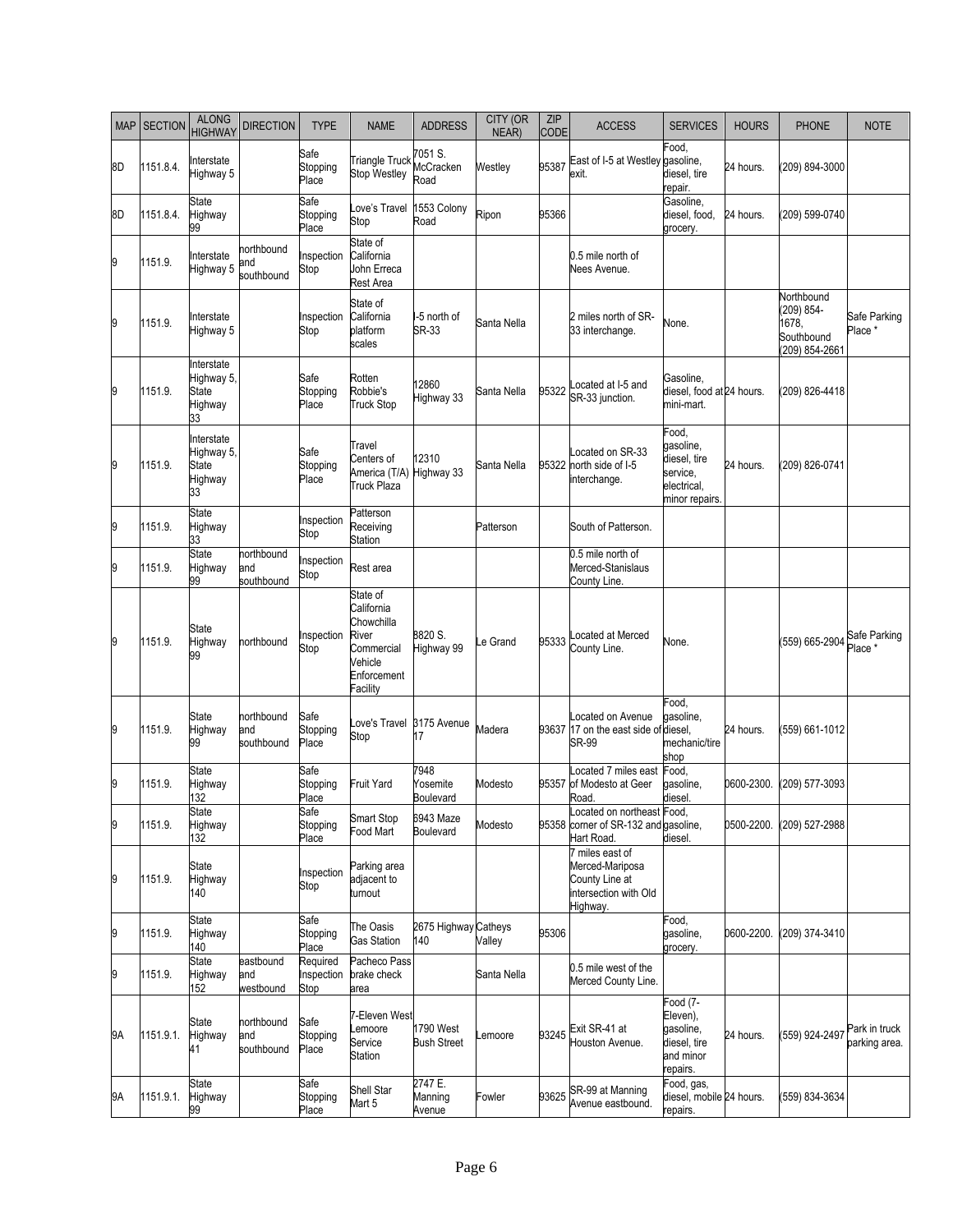| <b>MAP</b> | <b>SECTION</b> | <b>ALONG</b><br><b>HIGHWAY</b>                     | <b>DIRECTION</b> | <b>TYPE</b>                    | <b>NAME</b>                                                     | <b>ADDRESS</b>                            | <b>CITY (OR</b><br>NEAR) | ZIP<br>CODE | <b>ACCESS</b>                                                                                                                                                                                      | <b>SERVICES</b>                                                                                             | <b>HOURS</b>                                                                      | <b>PHONE</b>                 | <b>NOTE</b>                                            |
|------------|----------------|----------------------------------------------------|------------------|--------------------------------|-----------------------------------------------------------------|-------------------------------------------|--------------------------|-------------|----------------------------------------------------------------------------------------------------------------------------------------------------------------------------------------------------|-------------------------------------------------------------------------------------------------------------|-----------------------------------------------------------------------------------|------------------------------|--------------------------------------------------------|
| 9A         | 1151.9.1.      | State<br>Highway<br>99                             |                  | Safe<br>Stopping<br>Place      | 5th Wheel<br><b>Truck Stop</b>                                  | 3767 South<br>Highway 99                  | Fresno                   | 93725       |                                                                                                                                                                                                    | Food,<br>gasoline,<br>diesel, tire<br>and minor<br>repairs,<br>showers,<br>restrooms,<br>laundry,<br>scales | 24 hours.                                                                         | (559) 485-0701               |                                                        |
| 10         | 1151.10.       | US<br>Highway 6                                    | southbound       | Required<br>Inspection<br>Stop | State of<br>California<br>Agricultural<br>Inspection<br>Station |                                           | Benton                   |             | 5 miles south of the<br>Nevada State Line.                                                                                                                                                         |                                                                                                             |                                                                                   |                              |                                                        |
| 10         | 1151.10.       | US<br>Highway<br>395                               | southbound       | Required<br>Inspection<br>Stop | Sherwin Hill<br>Grade                                           |                                           | Bishop                   |             | 19.3 miles north of<br><b>Bishop at Milepost</b><br>MNO 6.96.                                                                                                                                      |                                                                                                             |                                                                                   |                              |                                                        |
| 10         | 1151.10.       | US<br>Highway<br>395                               |                  | Safe<br>Stopping<br>Place      | Inyo Shell Y<br>Mart                                            | 1274 North<br><b>Main Street</b>          | Bishop                   |             | ocated at the<br>93514 Junction of US-395<br>and US-6.                                                                                                                                             | No repairs.<br>Food, fuel.                                                                                  | 24 hours.                                                                         | (760) 873-4095               |                                                        |
| 10         | 1151.10.       | US<br>Highway<br>395                               |                  | Safe<br>Stopping<br>Place      | Brady's Mobil<br>& Mini Mart                                    | 4467 North<br>Highway 395                 | nyokern                  |             | ocated 0.5 mile<br>93527 north of SR-14 and<br>US-395 junction.                                                                                                                                    | Food at mini-<br>mart,<br>gasoline,<br>minor repairs.                                                       | 1000-2300.                                                                        | (760) 377-4733               |                                                        |
| 10         | 1151.10.       | US<br>Highway<br>395                               |                  | Safe<br>Stopping<br>Place      | Pearsonville<br>Shell                                           | 102 North<br>Pearson Road                 | nyokern                  |             | ocated on US-395<br>93527 at the Inyo/Kern<br>County Line.                                                                                                                                         | No repairs.<br>Food, fuel.                                                                                  | 24 hours.                                                                         | (760) 377-5353               |                                                        |
| 10         | 1151.10.       | US<br>Highway<br>395                               |                  | Safe<br>Stopping<br>Place      | Coso Junction<br>Ranch Store                                    | Highway 395<br>& Gill Station<br>Road     | Olancha                  |             | US-395 at Coso<br>93549 Road, 30 miles south<br>of Lone Pine.                                                                                                                                      | Food.<br>qasoline,<br>minor repairs.                                                                        | 0500-2300.                                                                        | (760) 764-2264               |                                                        |
| 10         | 1151.10.       | State<br>Highway<br>99                             |                  | Safe<br>Stopping<br>Place      | Akal Travel<br>Plaza                                            | 1748 Highway Delano<br>99                 |                          | 93215       | Avenue 16 & SR-99.<br>Southbound vehicles<br>take either Avenue<br>16 exit (2 miles north<br>of Delano) or Avenue showers,<br>24 exit. Northbound<br>Vehicles take Avenue televisions.<br>24 exit. | Food,<br>qasoline.<br>diesel, scale,<br>Internet Wi-Fi.                                                     | 24 hours.                                                                         | (661) 725-5525               | Truck stop<br>with Subway<br>and Chester's<br>Chicken. |
| 10         | 1151.10.       | <b>State</b><br>Highway<br>99                      |                  | Safe<br>Stopping<br>Place      | <b>Best Truck</b><br>Stop                                       | 451 North<br>Park Road                    | Pixley                   | 93256       | Use Court Street exit<br>from SR-99.                                                                                                                                                               | Fuel.                                                                                                       | 24 hours.                                                                         | (559) 757-3044               |                                                        |
| 10         | 1151.10.       | State<br>Highway<br>99                             |                  | Safe<br>Stopping<br>Place      | Love's Travel<br>Stop                                           | 2700 South<br><b>Blackstone</b><br>Street | Tulare                   | 93274       | Use the Paige<br>Avenue exit. Located<br>on west side of SR-<br>99.                                                                                                                                | Food,<br>qasoline,<br>diesel.                                                                               | 24 hours.                                                                         | (559) 686-1400               |                                                        |
| 12         | 1152.2.        | Interstate<br>Highway 5,<br>State<br>Highway<br>46 |                  | Safe<br>Stopping<br>Place      | ost Hills<br><b>Travel Center Street</b>                        | 14814 Aloma                               | Lost Hills               |             | West of I-5 at junction<br>of I-5 and SR-46.<br>South on Aloma<br>93249 Street from SR-46.<br>Access along south<br>side of AM/PM<br>building.                                                     | Food.<br>gasoline,<br>diesel.                                                                               | 24 hours.                                                                         | (661) 797-2354 travel center | Park behind<br>in rear dirt lot.                       |
| 12         | 1152.2.        | US<br>Highway<br>101                               | southbound       | Required<br>Inspection<br>Stop | Summit of<br>Cuesta Grade                                       |                                           | Atascadero               |             | 10.4 miles south of<br>Atascadero.                                                                                                                                                                 | No services.                                                                                                |                                                                                   |                              |                                                        |
| 12         | 1152.2.        | US<br>Highway<br>101                               |                  | Safe<br>Stopping<br>Place      | San-Paso<br><b>Truck Stop</b>                                   | 81 Wellsona<br>Road                       | Paso Robles              | 93446       | Located 3.5 miles<br>north of Paso Robles<br>Exit US-101 at<br>Wellsona Road.                                                                                                                      | Food,<br>gasoline.<br>diesel,<br>showers, CAT<br>scale.                                                     | 24 hours.                                                                         | (805) 467-9999               |                                                        |
| 12         | 1152.2.        | State<br>Highway<br>33                             |                  | Safe<br>Stopping<br>Place      | McKittrick<br>Market                                            | 23265 Second McKittrick<br><b>Street</b>  |                          | 93251       | Located at junction of<br>SR-58 and SR-33.<br>Park across the<br>street from fire station<br>on west side of<br>highway.                                                                           | Food.                                                                                                       | 0500-1800<br>Monday-<br>Friday,<br>0700-1700<br>Saturday,<br>0800-1600<br>Sunday. | (661) 762-7409               |                                                        |
| 12         | 1152.2.        | State<br>Highway<br>46                             |                  | Safe<br>Stopping<br>Place      | Jack Ranch<br>Cafe                                              | 19215 State<br>Highway 46 E               | Cholame                  |             | ocated 1 mile west<br>93461 of the SR-46 and SR-Food.<br>41 junction.                                                                                                                              |                                                                                                             | 0700-1950<br>hours.                                                               | (805) 238-5652               |                                                        |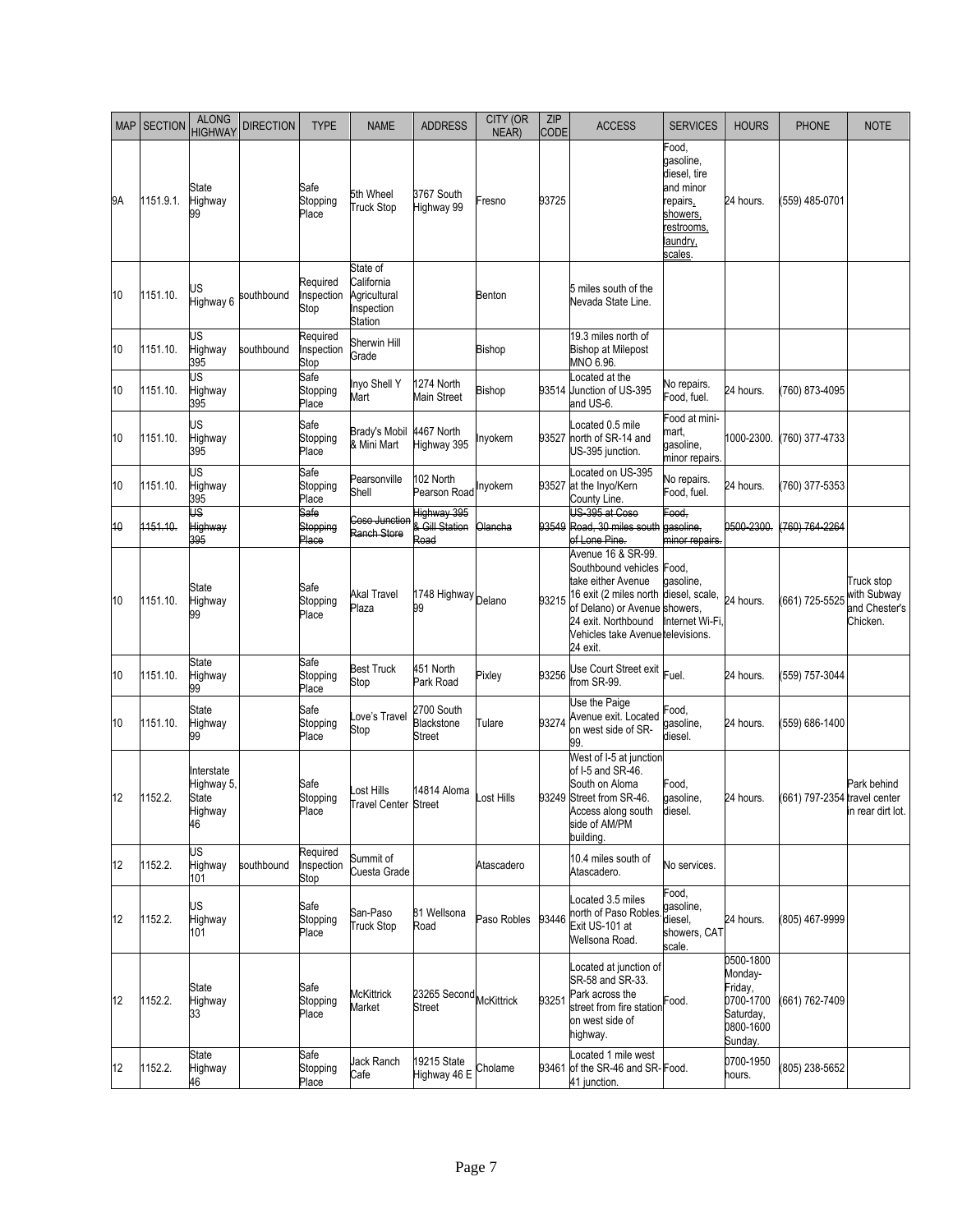| <b>MAP</b> | <b>SECTION</b> | <b>ALONG</b><br><b>HIGHWAY</b> | <b>DIRECTION</b>                | <b>TYPE</b>                      | <b>NAME</b>                                                                             | <b>ADDRESS</b>                         | <b>CITY (OR</b><br>NEAR) | ZIP<br><b>CODE</b> | <b>ACCESS</b>                                                  | <b>SERVICES</b>                                                                                      | <b>HOURS</b> | <b>PHONE</b>                                             | <b>NOTE</b>                                        |
|------------|----------------|--------------------------------|---------------------------------|----------------------------------|-----------------------------------------------------------------------------------------|----------------------------------------|--------------------------|--------------------|----------------------------------------------------------------|------------------------------------------------------------------------------------------------------|--------------|----------------------------------------------------------|----------------------------------------------------|
| 12A        | 1152.2.1.      | JS<br>Highway<br>101           | northbound                      | Inspection<br>Stop               | Rest area                                                                               |                                        | Santa Maria              |                    | 8.4 miles north of<br>Santa Maria River<br>Bridge.             | No services.                                                                                         |              |                                                          |                                                    |
| 12A        | 1152.2.1.      | US<br>Highway<br>101           |                                 | Safe<br>Stopping<br>Place        | <b>Valley Pacific</b><br>Petroleum<br>Services                                          | 1155 East<br><b>Betteravia</b><br>Road | Santa Maria              |                    | ocated on east side<br>93454 of US-101 at<br>Betteravia Road.  | Food,<br>qasoline,<br>diesel                                                                         | 24 hours.    | (805) 925-3664                                           |                                                    |
| 13         | 1152.3.        | Interstate<br>Highway 5        |                                 | Required<br>Inspection<br>Stop   | State of<br>California<br>Grapevine<br>Commercial<br>Vehicle<br>Enforcement<br>Facility | 32829<br>Interstate<br>Highway 5       | .ebec                    | 93243              | 31 miles south of<br>Bakersfield.                              | No services.                                                                                         |              | 661) 858-2540 Safe Parking                               |                                                    |
| 13         | 1152.3.        | Interstate<br>Highway 5        | northbound<br>and<br>southbound | Required<br>Inspection<br>Stop   | State of<br>California<br>ebec Rest.<br>Area                                            |                                        | .ebec                    |                    | 0.6 miles north of<br>Kern-Los Angeles<br>County Line.         | No food or<br>fuel.                                                                                  |              |                                                          |                                                    |
| 13         | 1152.3.        | Interstate<br>Highway 5        | southbound                      | Required<br>Inspection<br>Stop   | Whittaker<br>Summit truck<br>nspection<br>area                                          |                                        | Castaic                  |                    | 8 miles north of<br>Castaic.                                   |                                                                                                      |              |                                                          |                                                    |
| 13         | 1152.3         | Interstate<br>Highway 5        | southbound                      | Inspection<br>Stop               | <b>Brake check</b><br>inspection<br>area                                                |                                        | Castaic                  |                    | ocated north of<br>Templin Highway.                            |                                                                                                      |              |                                                          |                                                    |
| 13         | 1152.3.        | Interstate<br>Highway 5        | <b>orthbound</b>                | Inspection<br>Stop               | State of<br>California<br>Castaic<br>Commercial<br>Vehicle<br>Enforcement<br>Facility   |                                        | Castaic                  |                    | 0.25 mile south of<br>junction I-5 and SR-<br>126.             | No food or<br>fuel.                                                                                  |              |                                                          | Safe Parking<br>Place *                            |
| 13         | 1152.3.        | Interstate<br>Highway 5        |                                 | Safe<br>Stopping<br>Place        | Travel<br>Centers of<br>America -<br>Wheeler<br>Ridge                                   | 5552 Wheeler<br>Ridge Road             | Arvin                    | 93203              | ocated at I-5 and<br>aval Road.                                | Food.<br>gasoline,<br>diesel,<br>repairs,<br>money<br>transfer<br>service.                           | 24 hours.    | (661) 858-2804                                           |                                                    |
| 13         | 1152.3.        | Interstate<br>Highway 5        |                                 | Safe<br>Stopping<br>Place        | Castaic Truck 31611 Castaic Castaic<br>Stop                                             | Road                                   |                          | 91384              | Take Lake Hughes or<br>Parker Road exit.                       | Coffee shop,<br>restaurant,<br>uel, repairs,<br>showers,<br>lounge, TV,<br>laundry,<br>general store | 24 hours.    | Office: (661)<br>295-7256,<br>Cashier: (661)<br>295-1374 | Contact E-<br>Mail:<br>sam.truckstop<br>@gmail.com |
| 13         | 1152.3.        | Interstate<br>Highway 5        |                                 | Safe<br><b>Stopping</b><br>Place | Mike's<br>Diner/Cafe<br>Mike                                                            | 31537 Castaic Castaic<br>Road          |                          | 91384              | Take Lake Hughes<br>e <del>xit.</del>                          | Coffee shop,<br>restaurant.                                                                          | 24 hours.    | (661) 257-3233                                           |                                                    |
| 13         | 1152.3.        | Interstate<br>Highway 5        |                                 | Safe<br>Stopping<br>Place        | <b>Pilot Travel</b><br>Center                                                           | 31642 Castaic Castaic<br>Road          |                          |                    | Take Exit 176/Lake<br>91384 Hughes Road Exit on scale,<br>-5.  | Food,<br>gasoline,<br>diesel,<br>parking, CAT<br>shower,<br>laundry,<br>convenience<br>store.        | 24 hours.    | (661) 257-2800                                           |                                                    |
| 13         | 1152.3.        | <b>State</b><br>Highway<br>14  | northbound                      | Inspection<br>Stop               | State of<br>California pit<br>scale                                                     |                                        | Santa Clarita            |                    | ocated north of Via<br>Princessa Avenue.                       |                                                                                                      |              |                                                          |                                                    |
| 13         | 1152.3.        | State<br>Highway<br>14         |                                 | Safe<br>Stopping<br>Place        | Smart Gas<br>nc. /DBA<br><b>Archer Travel</b><br>Center                                 | 16660 Sierra<br>Highway                | Mojave                   |                    | ocated 0.5 mile<br>93501 south of SR-14 and<br>SR-58 junction. | Diesel, minor<br>repairs, truck<br>parking,<br>driver's<br>lounge,<br>showers.                       | 24 hours.    | (661) 824-2800                                           |                                                    |
| 13         | 1152.3.        | State<br>Highway<br>58         | westbound                       | Inspection<br>Stop               | State of<br>California<br>Cache Creek<br><b>Platform Scale</b>                          |                                        | Mojave                   |                    | 6 miles west of<br>Mojave.                                     | No food or<br>fuel.                                                                                  |              |                                                          |                                                    |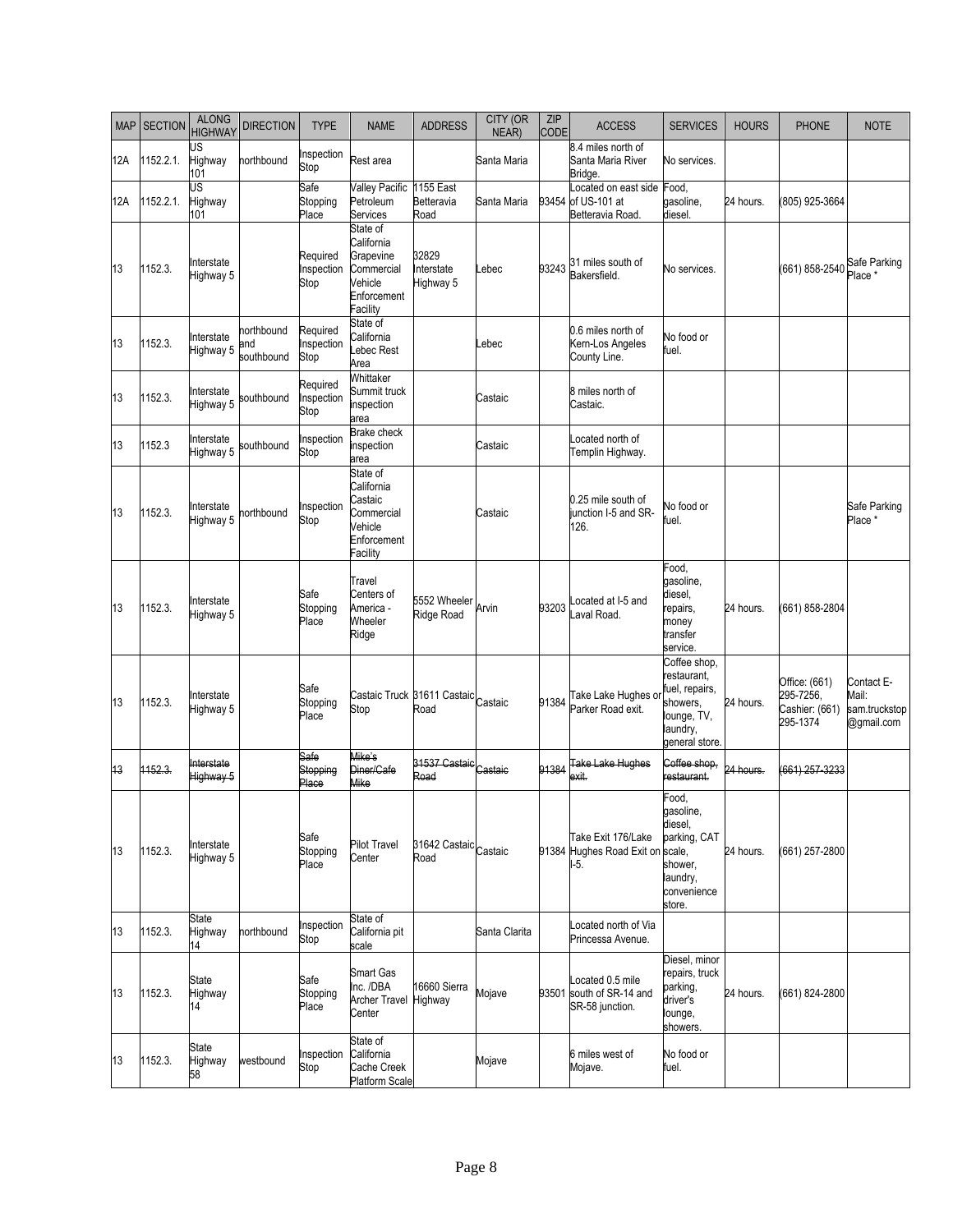| <b>MAP</b> | <b>SECTION</b> | <b>ALONG</b><br><b>HIGHWAY</b>            | <b>DIRECTION</b>              | <b>TYPE</b>                       | <b>NAME</b>                                                                                                                                      | <b>ADDRESS</b>                      | <b>CITY (OR</b><br>NEAR) | ZIP<br>CODE | <b>ACCESS</b>                                                                                                                                                                                                                                                                                                 | <b>SERVICES</b>                                                                                                                                                                                  | <b>HOURS</b> | <b>PHONE</b>           | <b>NOTE</b>                                         |
|------------|----------------|-------------------------------------------|-------------------------------|-----------------------------------|--------------------------------------------------------------------------------------------------------------------------------------------------|-------------------------------------|--------------------------|-------------|---------------------------------------------------------------------------------------------------------------------------------------------------------------------------------------------------------------------------------------------------------------------------------------------------------------|--------------------------------------------------------------------------------------------------------------------------------------------------------------------------------------------------|--------------|------------------------|-----------------------------------------------------|
| 13         | 1152.3.        | State<br>Highway<br>58                    |                               | Safe<br>Stopping<br>Place         | ove's Truck.<br>Stop                                                                                                                             | 2000 East<br>Tehachapi<br>Boulevard | Tehachapi                |             | ocated on the east<br>93561 side of Tehachapi<br>along SR-58.                                                                                                                                                                                                                                                 | Diesel,<br>gasoline,<br>food,<br>telephones,<br>restrooms,<br>tire service,<br>trailer dump,<br>parking,<br>showers,<br>repairs,<br>Internet, cash<br>machine, TFX<br>International<br>services. | 24 hours.    | (661) 823-1484 parking | Overnight<br>parking, 90<br>spaces, 3<br>DEF lanes. |
| 13         | 1152.3.        | State<br>Highway<br>99                    |                               | Safe<br>Stopping<br>Place         | Bear<br>Mountain<br><b>Travel Stop</b>                                                                                                           | 15840 Costajo Bakersfield<br>Road   |                          | 93313       | ocated 4 miles<br>south of SR-119<br>interchange. Use<br>Bear Mountain<br>Boulevard exit from<br>SR-99.                                                                                                                                                                                                       | Food,<br>gasoline,<br>diesel, scale,<br>DEF.                                                                                                                                                     | 24 hours.    | (661) 834-5733         |                                                     |
| 13         | 1152.3.        | State<br>Highway<br>138                   |                               | Safe<br>Stopping<br>Place         | Malcolm's<br>Steakhouse                                                                                                                          | 12746<br>Pearblossom<br>Highway     | Pearblossom              | 93553       | Park north of<br>restaurant, off<br>highway, 50 ft. from<br>buildings.                                                                                                                                                                                                                                        | Food.                                                                                                                                                                                            | 0900-1400.   | (661) 485-7458         |                                                     |
| 13A        | 1152.3.1       | Interstate<br>Highway<br>405              | northbound                    | Inspection<br>Stop                | State of<br>California<br>Carson<br><b>Platform Scale</b>                                                                                        |                                     | Carson                   |             | ocated 0.8 mile<br>north of Avalon<br>Boulevard.                                                                                                                                                                                                                                                              |                                                                                                                                                                                                  |              |                        |                                                     |
| 13A        | 1152.3.1.      | State<br>Highway<br>91                    | eastbound<br>and<br>westbound | Inspection<br>Stop                | State of<br>California<br>platform scale                                                                                                         |                                     |                          |             | 1 mile west of Weir<br>Canyon Road.                                                                                                                                                                                                                                                                           |                                                                                                                                                                                                  |              |                        |                                                     |
| 14         | 1152.4.        | Interstate<br>Highway<br>10               | eastbound<br>and<br>westbound | Inspection<br>Stop                | State of<br>California<br>Desert Hills<br>Commercial<br>Vehicle<br>Enforcement<br>Facility<br>westbound)<br>and Platform<br>Scale<br>(eastbound) |                                     | Banning                  |             | 1 mile east of<br>Banning.                                                                                                                                                                                                                                                                                    |                                                                                                                                                                                                  |              |                        | Safe Parking<br>Place *                             |
| 14         | 1152.4.        | Interstate<br>Highway<br>10               | eastbound<br>and<br>westbound | Inspection<br>Stop                | State of<br>California<br>Whitewater<br>Rest Area                                                                                                |                                     | Banning                  |             | 10 miles east of<br>Banning, 3 miles<br>west of SR-62.                                                                                                                                                                                                                                                        | Restroom and<br>water.                                                                                                                                                                           |              |                        | Safe Parking<br>Place *                             |
| 14         | 1152.4.        | Interstate<br>Highway<br>10               |                               | Safe<br>Stopping<br>Place         | ove's Travel<br>Stop                                                                                                                             | 45-761 Dillon<br>Road               | Coachella                |             | Exit at Dillon Road<br>92236 (north of I-10)/SR-86<br>exit at Dillon Road.                                                                                                                                                                                                                                    | Food, fuel.                                                                                                                                                                                      | 24 hours.    | (760) 775-3401         |                                                     |
| 14         | 1152.4.        | Interstate<br>Highway<br>10               |                               | Safe<br>Stopping<br>Place         | Travel<br>Centers of<br>America (T/A)                                                                                                            | 46-155 Dillon<br>Road               | Coachella                |             | Exit at Dillon Road<br>92236 (north of I-10)/SR-86<br>exit at Dillon Road.                                                                                                                                                                                                                                    | Food, fuel,<br>tire repair,<br>mobile repair,<br>and other<br>major repair<br>services.                                                                                                          | 24 hours.    | (760) 342-6200         |                                                     |
| 14         | 1152.4.        | Interstate<br>Highway<br>10<br>Interstate |                               | Safe<br>Stopping<br>Place<br>Safe | Cactus City<br>Rest Area<br><b>Pilot Travel</b>                                                                                                  | 6605 N.                             | Indio<br>North Palm      |             | .ocated<br>approximately 15<br>miles east of Indio.<br>Nearest exit travelling<br>eastbound, take<br>Dillon Road,<br>approximately 10<br>miles west of the<br>Rest Area. Nearest<br>exit travelling<br>westbound, take<br>Frontage Road,<br>approximately 2 miles<br>east of the Rest Area.<br>Take N. Indian |                                                                                                                                                                                                  |              |                        |                                                     |
| 14         | 1152.4.        | Highway<br>10                             |                               | Stopping<br>Place                 | Centers                                                                                                                                          | Indian Canyon<br>Drive              | Springs                  | 92258       | Canyon exit.                                                                                                                                                                                                                                                                                                  | Food, fuel.                                                                                                                                                                                      | 24 hours.    | (760) 329-5562         |                                                     |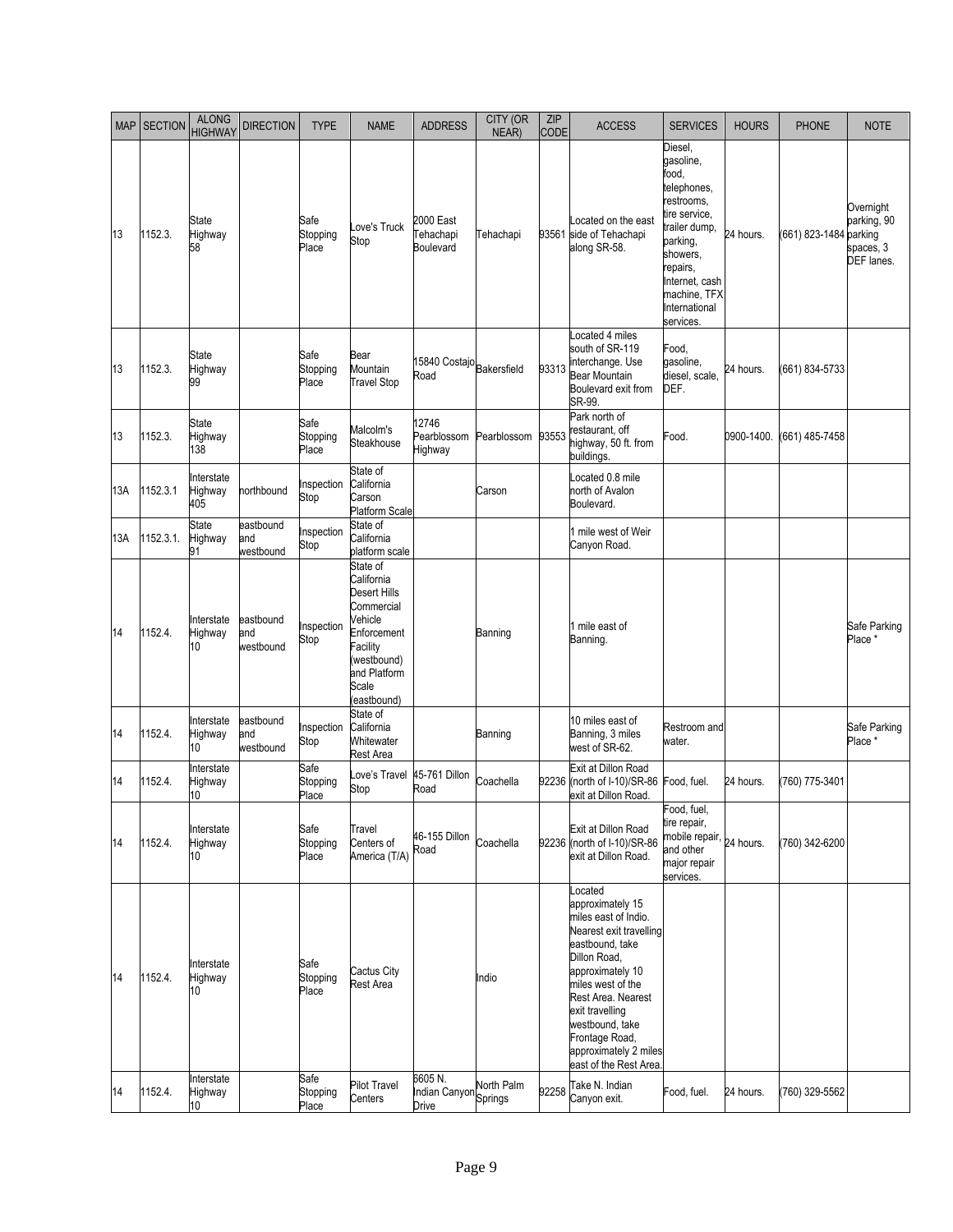| <b>MAP</b> | <b>SECTION</b>        | <b>ALONG</b><br><b>HIGHWAY</b> | <b>DIRECTION</b>                | <b>TYPE</b>                    | <b>NAME</b>                                                                                                           | <b>ADDRESS</b>                                    | <b>CITY (OR</b><br>NEAR) | ZIP<br><b>CODE</b> | <b>ACCESS</b>                                                                                                                                                                                                                                   | <b>SERVICES</b>                                                           | <b>HOURS</b>                                                                                                                                           | <b>PHONE</b>               | <b>NOTE</b>                                                   |
|------------|-----------------------|--------------------------------|---------------------------------|--------------------------------|-----------------------------------------------------------------------------------------------------------------------|---------------------------------------------------|--------------------------|--------------------|-------------------------------------------------------------------------------------------------------------------------------------------------------------------------------------------------------------------------------------------------|---------------------------------------------------------------------------|--------------------------------------------------------------------------------------------------------------------------------------------------------|----------------------------|---------------------------------------------------------------|
| 14         | 1152.4.               | Interstate<br>Highway<br>10    |                                 | Safe<br>Stopping<br>Place      | Flying J Travel 72235 Varner<br>Center                                                                                | Road                                              | Thousand<br>Palms        | 92276              | Fake Bob Hope Drive Food, fuel.<br>exit.                                                                                                                                                                                                        |                                                                           | 24 hours.                                                                                                                                              | (760) 343-1500             | Tire repair<br>shop located<br>west of this<br>travel center. |
| 14         | 1152.4.               | Interstate<br>Highway<br>10    |                                 | Safe<br>Stopping<br>Place      | Royal Truck<br>Stop                                                                                                   | 2300 Steel<br>Road                                | Colton                   |                    | Eastbound I-10 to<br>Waterman Avenue,<br>South off ramp, West<br>on Redlands<br><b>Boulevard to Steel</b><br>92324 Road. Westbound to<br>Waterman Avenue,<br>West on Hospitality<br>ane to Hunts Lane,<br>South on Hunts Lane<br>to Steel Road. | ood, diesel.<br>mini-mart.                                                | 24 hours.<br>Tires 0800<br>to 1700<br>hours.                                                                                                           | (909) 825-5190             |                                                               |
| 14         | 1152.4.               | Interstate<br>Highway<br>15    | horthbound<br>and<br>southbound | Inspection<br>Stop             | State of<br>California<br>Cajon<br><b>Platform Scale</b>                                                              |                                                   | Hesperia                 |                    | Just south of SR-138<br>intersection.                                                                                                                                                                                                           |                                                                           |                                                                                                                                                        |                            |                                                               |
| 14         | 1152.4.               | Interstate<br>Highway<br>15    | northbound<br>and<br>southbound | Inspection<br>Stop             | State of<br>California<br>Clyde V. Kane<br>Safety<br>Roadside<br>Rest Area                                            |                                                   | Yermo                    |                    | Located 30 miles<br>east of Barstow along and water. No<br>$-15.$                                                                                                                                                                               | Restrooms<br>food or fuel.                                                | May be<br>occasionally<br>closed for<br>repairs<br>without<br>advance<br>notice for an<br>unknown<br>time period<br>at any time<br>during the<br>year. |                            |                                                               |
| 14         | 1152.4.               | Interstate<br>Highway<br>40    |                                 | Safe<br>Stopping<br>Place      | Ludlow Cafe<br>and Service<br><b>Station</b>                                                                          | 68315<br><b>National Trails Ludlow</b><br>Highway |                          |                    | 92338 I-40 at Crucero Road                                                                                                                                                                                                                      | Food, motel,<br>gasoline,<br>diesel, tire<br>repair.                      | 0600-2200.                                                                                                                                             | (760) 733-4239 Chevron: 24 | Cafe: (760)<br>733-4501;<br>hours, (760)<br>733-4338.         |
| 14         | 1152.4.               | US<br>Highway<br>395           |                                 | Safe<br>Stopping<br>Place      | <b>Outpost Cafe</b><br>and Truck<br>Stop                                                                              | 8685 Highway<br>395                               | Hesperia                 | 92344              | ocated at the<br>unction of US-395<br>and I-15 near<br>Hesperia.                                                                                                                                                                                | Food, fuel,<br>wash rack,<br>repairs.                                     | 24 hours.                                                                                                                                              | 760) 949-0808              |                                                               |
| 14A        | 1152.4.1.             | Interstate<br>Highway<br>15    |                                 | Safe<br>Stopping<br>Place      | Travel<br>Centers of<br>America (T/A) Road                                                                            | 2930<br>Lenwood                                   | <b>Barstow</b>           | 92311              | Take Lenwood Road<br>exit from I-15.                                                                                                                                                                                                            | Food.<br>gasoline,<br>diesel,<br>repairs.                                 | 24 hours.                                                                                                                                              | (760) 253-2922             |                                                               |
| 14A        | 1152.4.1.             | Interstate<br>Highway<br>40    |                                 | Safe<br>Stopping<br>Place      | <b>Bagdad Cafe</b>                                                                                                    | 46548<br><b>National Trails</b><br>Highway        | Newberry<br>Springs      |                    | Take Newberry<br>92365 Springs or Fort Cady Food.<br>exit from I-40.                                                                                                                                                                            |                                                                           | 0700-1900.                                                                                                                                             | (760) 257-3101             |                                                               |
|            | 14A 1152.4.1. Highway | Interstate<br>40               |                                 | Safe<br>Stopping<br>Place      | Kelly's Market/44230<br>Chevron Gas National Trails<br>Station                                                        | Highway                                           | Newberry<br>Springs      |                    | <b>Take National Trails</b><br>92365 Highway or Newberry diesel, food<br>Springs exits from I- (Subway<br>40.                                                                                                                                   | Gasoline.<br>Sandwiches)                                                  | 24 hours.                                                                                                                                              | (760) 257-3334             |                                                               |
| 15         | 1152.5.               | Interstate<br>Highway<br>10    | westbound                       | Inspection<br>Stop             | State of<br>California<br>platform scale                                                                              |                                                   | <b>Blythe</b>            |                    | 8 miles west of<br>Blythe.                                                                                                                                                                                                                      |                                                                           |                                                                                                                                                        |                            |                                                               |
| 15         | 1152.5.               | Interstate<br>Highway<br>10    |                                 | Safe<br>Stopping<br>Place      | <b>B B Travel</b><br>Center                                                                                           | 17970 W.<br>Hobson Way                            | <b>Blythe</b>            | 92225              | ake Mesa Drive exit<br>(Exit No. 232).                                                                                                                                                                                                          | Food,<br>gasoline,<br>diesel, wash<br>rack, repairs.                      | 24 hours.                                                                                                                                              | (760) 922-5109             |                                                               |
| 15         | 1152.5.               | Interstate<br>Highway<br>10    |                                 | Safe<br>Stopping<br>Place      | Wiley's Well<br>Rest Area                                                                                             |                                                   | Blythe                   |                    | Approximately 17<br>miles west of Blythe.<br>Take Wiley's Well<br>Road exit.                                                                                                                                                                    |                                                                           |                                                                                                                                                        |                            |                                                               |
| 15         | 1152.5.               | Interstate<br>Highway<br>15    | southbound                      | Required<br>Inspection<br>Stop | State of<br>California<br>Mountain<br>Pass Joint<br>Port of Entry<br>Commercial<br>Vehicle<br>Enforcement<br>Facility |                                                   | Nipton                   |                    | Located near<br>Milepost marker 180,<br>about 3 miles south<br>of Yates Well Road<br>or 8 miles west of<br>Nevada State Line.                                                                                                                   | Restrooms<br>and water.<br>Drinks and<br>snacks<br>available 24<br>hours. |                                                                                                                                                        |                            |                                                               |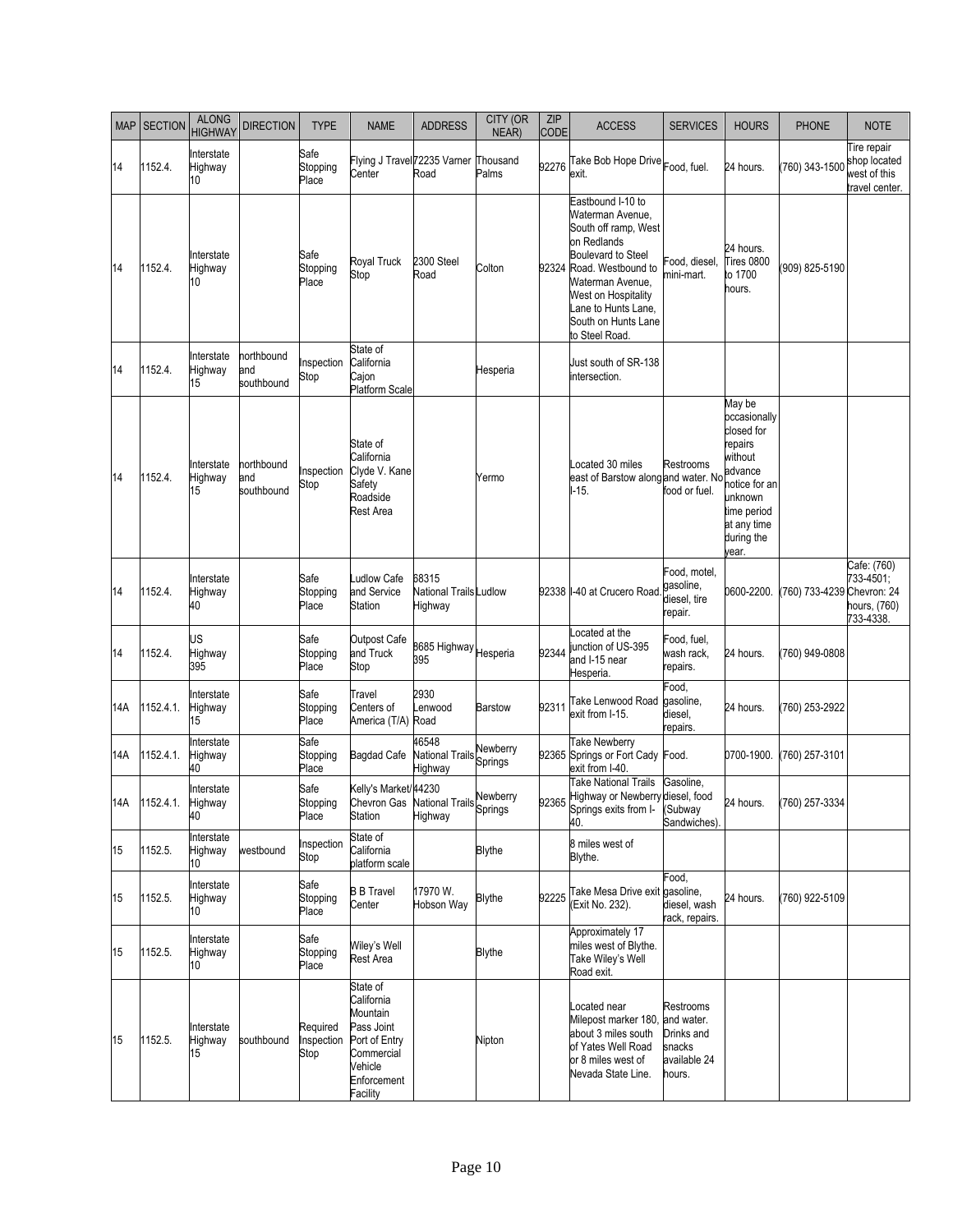| <b>MAP</b> | <b>SECTION</b> | <b>ALONG</b><br><b>HIGHWAY</b> | <b>DIRECTION</b>                | <b>TYPE</b>                    | <b>NAME</b>                                                                              | <b>ADDRESS</b>                      | CITY (OR<br>NEAR) | ZIP<br><b>CODE</b> | <b>ACCESS</b>                                                                                                                                                                                 | <b>SERVICES</b>                                                                   | <b>HOURS</b>                                                                                                                                           | <b>PHONE</b>   | <b>NOTE</b>                                                                                                       |
|------------|----------------|--------------------------------|---------------------------------|--------------------------------|------------------------------------------------------------------------------------------|-------------------------------------|-------------------|--------------------|-----------------------------------------------------------------------------------------------------------------------------------------------------------------------------------------------|-----------------------------------------------------------------------------------|--------------------------------------------------------------------------------------------------------------------------------------------------------|----------------|-------------------------------------------------------------------------------------------------------------------|
| 15         | 1152.5.        | Interstate<br>Highway<br>15    | northbound<br>and<br>southbound | Inspection<br>Stop             | State of<br>California<br>Valley Wells<br>Rest Area                                      |                                     | Baker             |                    | 24 miles east of<br>Baker, or 25 miles<br>west of Nevada State<br>Line.                                                                                                                       | Restrooms<br>and water. No<br>food or fuel.                                       | May be<br>occasionally<br>closed for<br>repairs<br>without<br>advance<br>notice for an<br>unknown<br>time period<br>at any time<br>during the<br>year. |                |                                                                                                                   |
| 15         | 1152.5.        | US<br>Highway<br>95            |                                 | Safe<br>Stopping<br>Place      | <b>Vidal Chevron</b>                                                                     | 3550 Highway Vidal<br>95            |                   | 92280              | Corner of US-95 at<br>SR-62.                                                                                                                                                                  | Food.<br>gasoline.                                                                | 24 hours.                                                                                                                                              | (760) 665-8490 |                                                                                                                   |
| 16         | 1152.6.        | Interstate<br>Highway 5        | horthbound<br>and<br>southbound | Inspection<br>Stop             | State of<br>California San<br>Onofre<br>Commercial<br>Vehicle<br>Enforcement<br>Facility |                                     | Oceanside         |                    | 15 miles north of<br>Oceanside.                                                                                                                                                               |                                                                                   |                                                                                                                                                        |                |                                                                                                                   |
| 16         | 1152.6.        | Interstate<br>Highway 8        | eastbound<br>and<br>westbound   | Inspection<br>Stop             | Rest area                                                                                |                                     |                   |                    | At Milepost 48.80.                                                                                                                                                                            | Telephone<br>and restroom<br>available.                                           |                                                                                                                                                        |                |                                                                                                                   |
| 16         | 1152.6.        | Interstate<br>Highway 8        | eastbound                       | Inspection<br>Stop             | State of<br>California view<br>point                                                     |                                     | Alpine            |                    | At Milepost 35.50, 6<br>miles east of Alpine.                                                                                                                                                 |                                                                                   |                                                                                                                                                        |                |                                                                                                                   |
| 16         | 1152.6.        | Interstate<br>Highway 8        |                                 | Safe<br>Stopping<br>Place      | Majors Diner                                                                             | 28870 Old<br>lighway 80             | Pine Valley       |                    | Located 0.4 mile<br>91962 north of I-8 on Old<br>JS-80. Park in rear.                                                                                                                         | Food,<br>telephone,<br>restroom.                                                  | 0600-1400<br>Monday -<br>Friday,<br>0600-1600<br>Saturday -<br>Sunday.                                                                                 | (619) 473-9969 |                                                                                                                   |
| 16         | 1152.6.        | Interstate<br>Highway<br>15    | northbound<br>and<br>southbound | Inspection<br>Stop             | State of<br>California<br>Rainbow<br><b>Platform Scale</b>                               |                                     | Fallbrook         |                    | 5 miles south of<br>Temecula, north of<br>Rainbow Valley<br>Boulevard, at the<br>dedicated<br>commercial vehicle<br>off-ramp.                                                                 | No services<br>available.                                                         |                                                                                                                                                        |                |                                                                                                                   |
| 16         | 1152.6.        | State<br>Highway<br>67         |                                 | Safe<br>Parking<br>Place       | M. J. Baxter<br>Drilling Co.                                                             | 12485<br>Highway 67                 | .akeside          | 92040              |                                                                                                                                                                                               |                                                                                   | 0800-1600<br>Monday-<br>Friday.                                                                                                                        | (619) 443-7800 |                                                                                                                   |
| 17         | 1152.7.        | Interstate<br>Highway 8        | eastbound                       | Required<br>Inspection<br>Stop | In-Ko-Pah<br>brake check<br>and truck rest<br>area                                       |                                     | Jacumba           |                    | At Milepost 76.50 in<br>San Diego County.<br>About 5 miles<br>northeast of<br>Jacumba, 1 mile west<br>of San Diego/Imperial<br>Countries<br>County Line, or 39<br>miles west of El<br>Centro. |                                                                                   |                                                                                                                                                        |                | Located prior<br>to a 6 percent<br>downhill<br>grade with a<br>reduced<br>speed limit of<br>35 miles per<br>hour. |
| 17         | 1152.7.        | Interstate<br>Highway 8        | eastbound<br>and<br>westbound   | Inspection<br>Stop             | State of<br>California<br>Sunbeam<br>Rest Area                                           |                                     | El Centro         |                    | 8 miles west of El<br>Centro.                                                                                                                                                                 |                                                                                   |                                                                                                                                                        |                |                                                                                                                   |
| 17         | 1152.7.        | Interstate<br>Highway 8        | eastbound<br>and<br>westbound   | Inspection<br>Stop             | Rest area                                                                                |                                     | Winterhaven       |                    | 20 miles west of<br>Winterhaven.                                                                                                                                                              |                                                                                   |                                                                                                                                                        |                |                                                                                                                   |
| 17         | 1152.7.        | Interstate<br>Highway 8        | westbound                       | Inspection<br>Stop             | State of<br>California<br>Winterhaven<br><b>Platform Scale</b>                           |                                     | Winterhaven       |                    | 8 miles west of the<br>Arizona State Line.                                                                                                                                                    |                                                                                   |                                                                                                                                                        |                |                                                                                                                   |
| 17         | 1152.7.        | Interstate<br>Highway 8        |                                 | Safe<br>Stopping<br>Place      | Jacumba<br><b>Shell Station</b>                                                          | 1494 Carrizo<br>Gorge Road,<br>#364 | Jacumba           |                    | Take Carrizo Gorge<br>91934 exit from I-8. Park off propane,<br>roadway behind<br>stations.                                                                                                   | Food at mini-<br>mart,<br>gasoline,<br>diesel,<br>showers,<br>trucking<br>lounge. | 24 hours.                                                                                                                                              | (619) 760-0029 |                                                                                                                   |